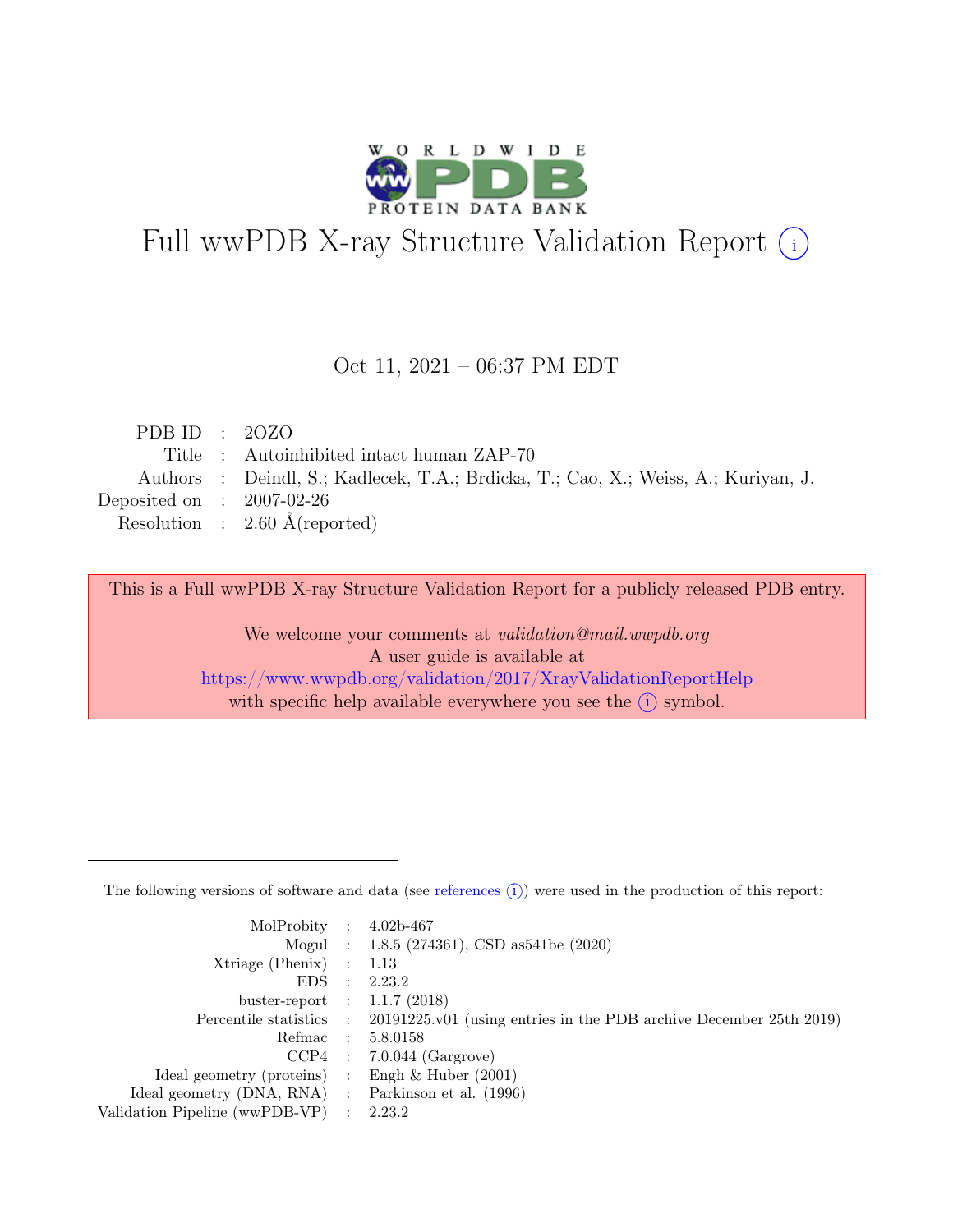# 1 Overall quality at a glance  $(i)$

The following experimental techniques were used to determine the structure: X-RAY DIFFRACTION

The reported resolution of this entry is 2.60 Å.

Percentile scores (ranging between 0-100) for global validation metrics of the entry are shown in the following graphic. The table shows the number of entries on which the scores are based.



| Metric                | Whole archive | Similar resolution                                           |
|-----------------------|---------------|--------------------------------------------------------------|
|                       | $(\#Entries)$ | $(\# \text{Entries}, \text{ resolution } \text{range}(\AA))$ |
| $R_{free}$            | 130704        | $3163(2.60-2.60)$                                            |
| Clashscore            | 141614        | 3518 (2.60-2.60)                                             |
| Ramachandran outliers | 138981        | $3455(2.60-2.60)$                                            |
| Sidechain outliers    | 138945        | $3455(2.60-2.60)$                                            |
| RSRZ outliers         | 127900        | 3104 (2.60-2.60)                                             |

The table below summarises the geometric issues observed across the polymeric chains and their fit to the electron density. The red, orange, yellow and green segments of the lower bar indicate the fraction of residues that contain outliers for  $\geq$ =3, 2, 1 and 0 types of geometric quality criteria respectively. A grey segment represents the fraction of residues that are not modelled. The numeric value for each fraction is indicated below the corresponding segment, with a dot representing fractions <=5% The upper red bar (where present) indicates the fraction of residues that have poor fit to the electron density. The numeric value is given above the bar.

| Mol | ngin 1<br>лианн | Length       | Quality of chain |     |  |     |  |  |  |  |
|-----|-----------------|--------------|------------------|-----|--|-----|--|--|--|--|
|     |                 | າ 1 ດ<br>ナエウ | 48%              | 37% |  | 11% |  |  |  |  |

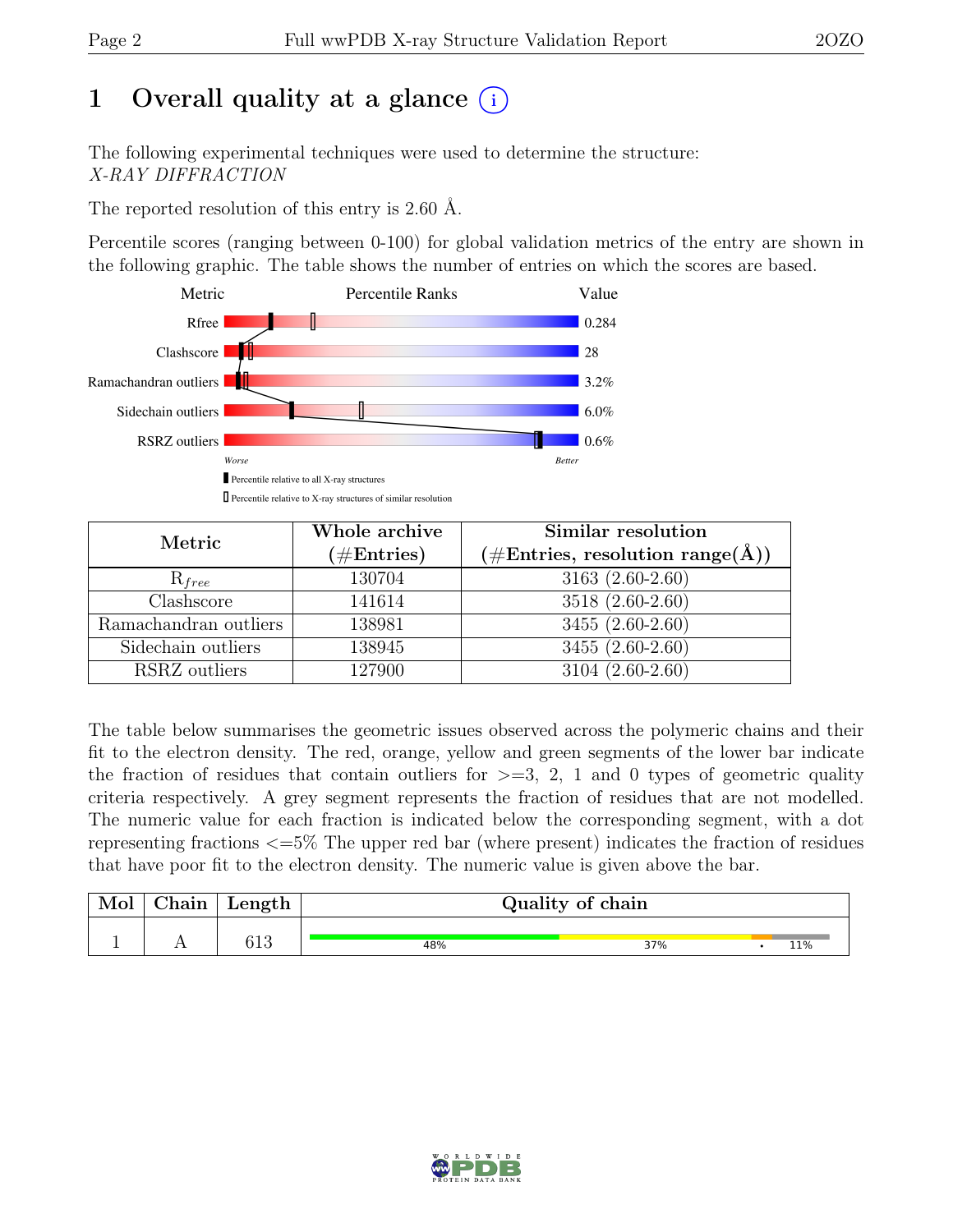# 2 Entry composition (i)

There are 4 unique types of molecules in this entry. The entry contains 4326 atoms, of which 0 are hydrogens and 0 are deuteriums.

In the tables below, the ZeroOcc column contains the number of atoms modelled with zero occupancy, the AltConf column contains the number of residues with at least one atom in alternate conformation and the Trace column contains the number of residues modelled with at most 2 atoms.

• Molecule 1 is a protein called Tyrosine-protein kinase ZAP-70.

| Mol | Chain | Residues | Atoms         |      |          | $\text{ZeroOcc} \mid \text{AltConf} \mid$ | $\vert$ Trace $\vert$ |  |  |
|-----|-------|----------|---------------|------|----------|-------------------------------------------|-----------------------|--|--|
|     |       | 545      | Total<br>4225 | 2705 | N<br>727 | 759                                       | 34                    |  |  |

There are 10 discrepancies between the modelled and reference sequences:

| Chain | Residue | Modelled   | Actual     | Comment             | Reference         |
|-------|---------|------------|------------|---------------------|-------------------|
| A     | 315     | <b>PHE</b> | <b>TYR</b> | engineered mutation | <b>UNP P43403</b> |
| A     | 319     | <b>PHE</b> | <b>TYR</b> | engineered mutation | <b>UNP P43403</b> |
| A     | 461     | <b>ASN</b> | <b>ASP</b> | engineered mutation | <b>UNP P43403</b> |
| A     | 607     | <b>GLY</b> |            | cloning artifact    | <b>UNP P43403</b> |
| А     | 608     | <b>SER</b> |            | cloning artifact    | <b>UNP P43403</b> |
| A     | 609     | ALA        |            | cloning artifact    | <b>UNP P43403</b> |
| A     | 610     | <b>LEU</b> |            | cloning artifact    | <b>UNP P43403</b> |
| А     | 611     | <b>GLU</b> |            | cloning artifact    | <b>UNP P43403</b> |
| A     | 612     | VAL        |            | cloning artifact    | <b>UNP P43403</b> |
| A     | 613     | ALA        |            | cloning artifact    | <b>UNP P43403</b> |

• Molecule 2 is MAGNESIUM ION (three-letter code: MG) (formula: Mg).

|  | Mol   Chain   Residues | Atoms        | $ZeroOcc \   \ AltConf \$ |  |
|--|------------------------|--------------|---------------------------|--|
|  |                        | <b>Total</b> |                           |  |

• Molecule 3 is PHOSPHOAMINOPHOSPHONIC ACID-ADENYLATE ESTER (three-letter code: ANP) (formula:  $C_{10}H_{17}N_6O_{12}P_3$ ).

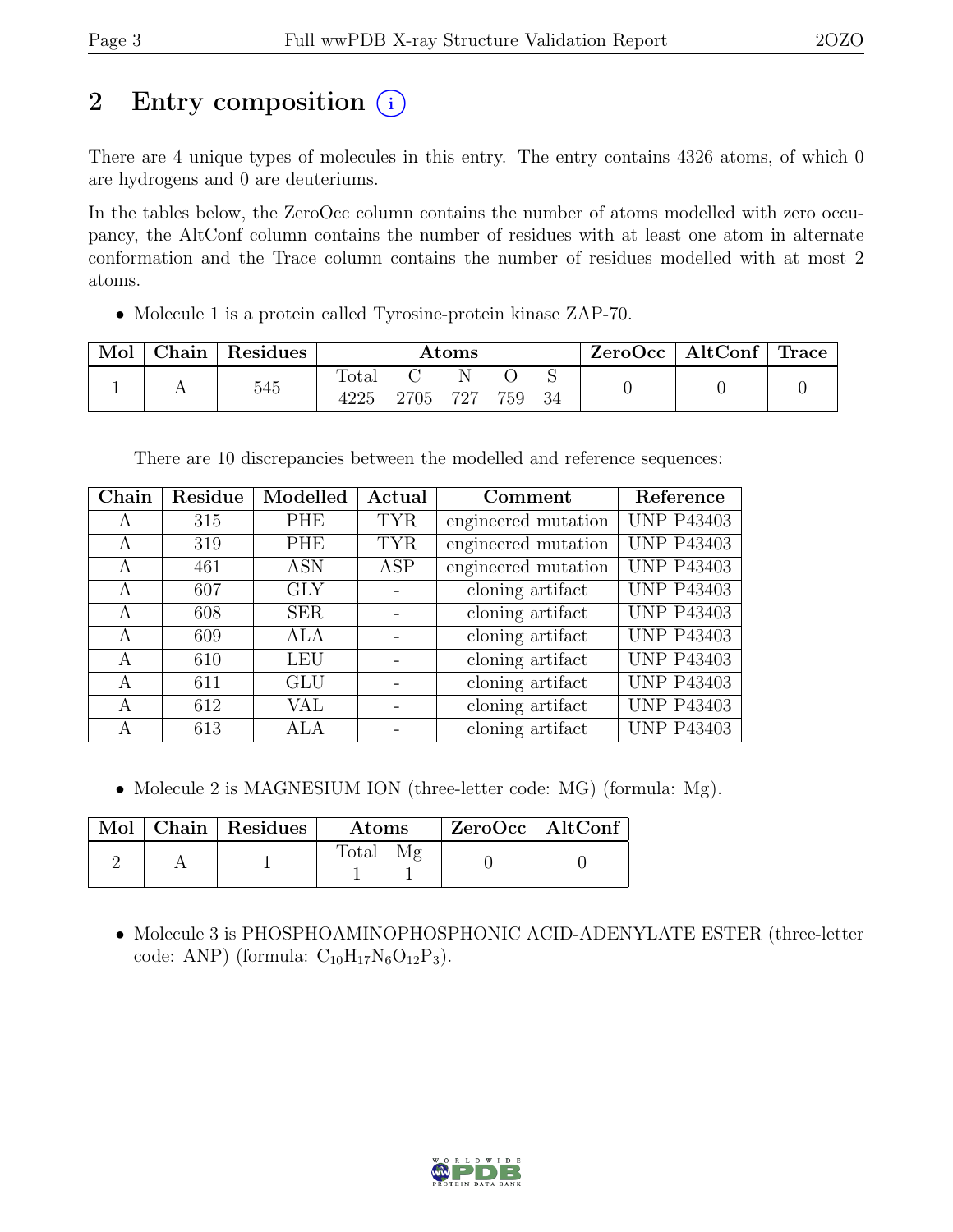

| Mol | Chain Residues | <b>Atoms</b> |  |    |  | $ZeroOcc \   \$ AltConf |  |  |
|-----|----------------|--------------|--|----|--|-------------------------|--|--|
|     |                | Total C N O  |  | -6 |  |                         |  |  |

 $\bullet\,$  Molecule 4 is water.

|  | $Mol$   Chain   Residues | <b>Atoms</b>               | $ZeroOcc \   \$ AltConf |
|--|--------------------------|----------------------------|-------------------------|
|  | 69                       | $\text{Total}$<br>69<br>59 |                         |

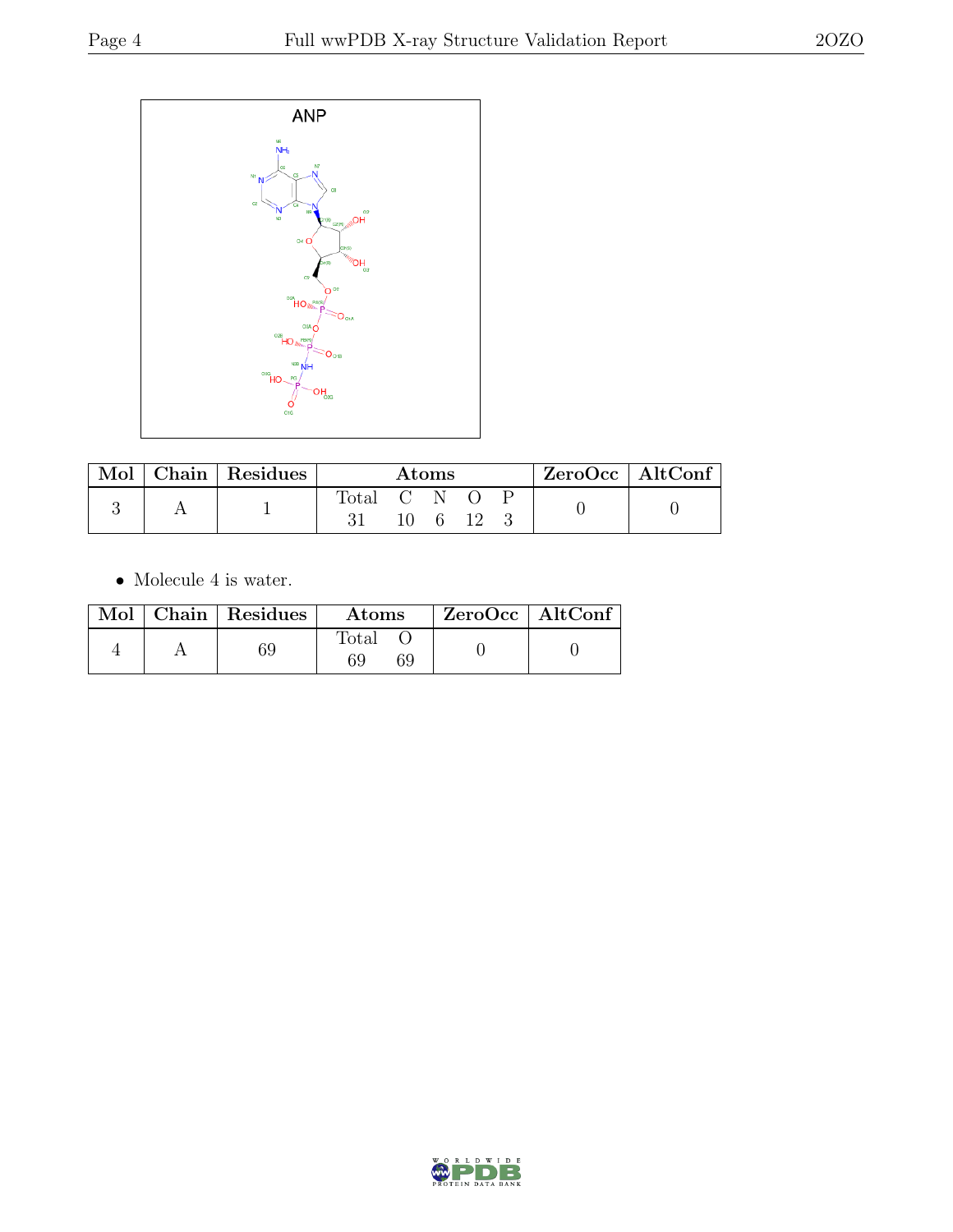# 3 Residue-property plots  $(i)$

These plots are drawn for all protein, RNA, DNA and oligosaccharide chains in the entry. The first graphic for a chain summarises the proportions of the various outlier classes displayed in the second graphic. The second graphic shows the sequence view annotated by issues in geometry and electron density. Residues are color-coded according to the number of geometric quality criteria for which they contain at least one outlier:  $green = 0$ , yellow  $= 1$ , orange  $= 2$  and red  $= 3$  or more. A red dot above a residue indicates a poor fit to the electron density (RSRZ > 2). Stretches of 2 or more consecutive residues without any outlier are shown as a green connector. Residues present in the sample, but not in the model, are shown in grey.



• Molecule 1: Tyrosine-protein kinase ZAP-70

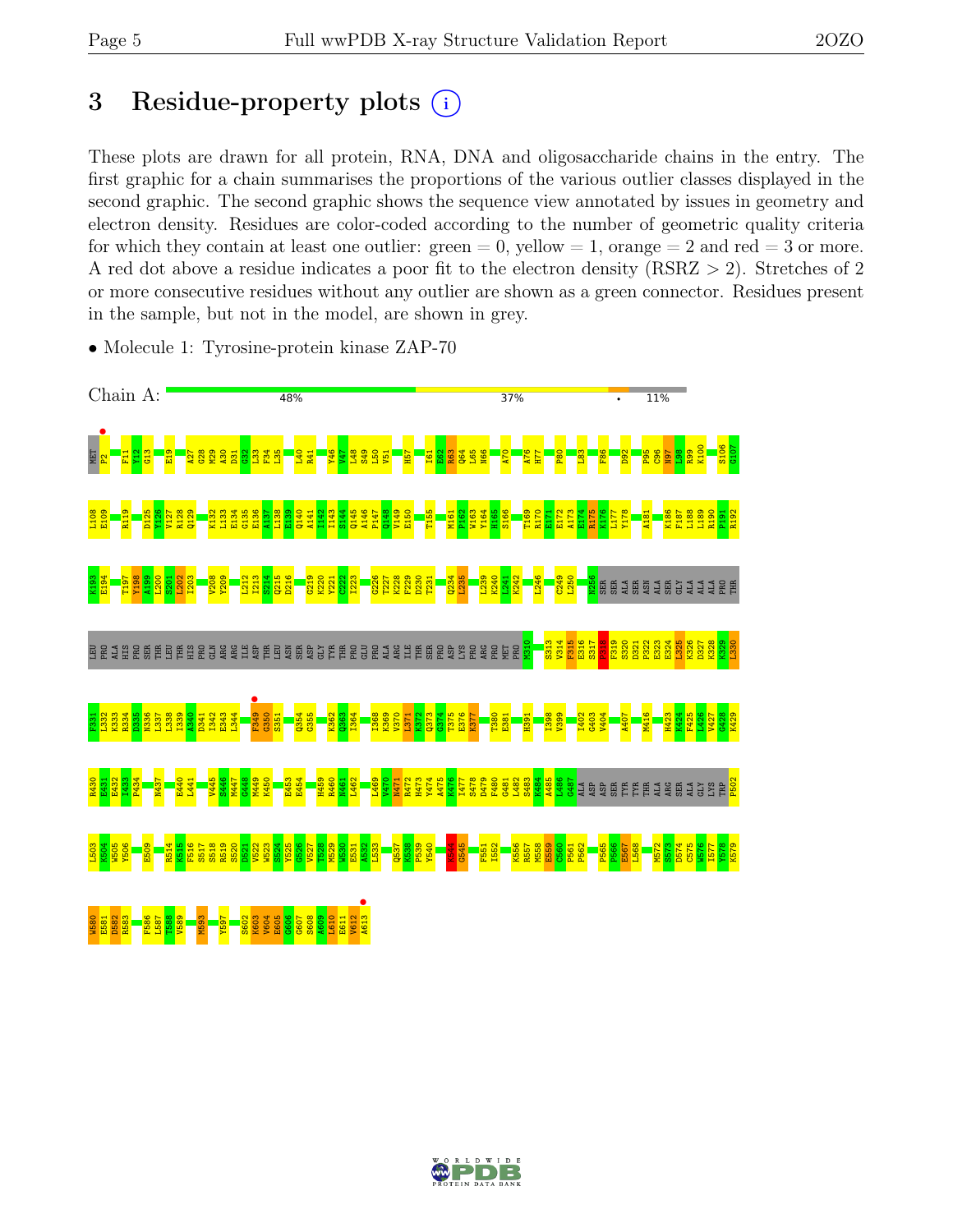# 4 Data and refinement statistics  $(i)$

| Property                                                         | Value                                             | <b>Source</b> |
|------------------------------------------------------------------|---------------------------------------------------|---------------|
| Space group                                                      | P <sub>1</sub>                                    | Depositor     |
| Cell constants                                                   | 48.30Å 52.93Å<br>69.33Å                           | Depositor     |
| a, b, c, $\alpha$ , $\beta$ , $\gamma$                           | $105.91^{\circ}$ $92.94^{\circ}$ $103.72^{\circ}$ |               |
| Resolution $(A)$                                                 | $500.00 - 2.60$                                   | Depositor     |
|                                                                  | 49.13<br>$-2.50$                                  | <b>EDS</b>    |
| % Data completeness                                              | 88.3 (500.00-2.60)                                | Depositor     |
| (in resolution range)                                            | 84.2 (49.13-2.50)                                 | <b>EDS</b>    |
| $R_{merge}$                                                      | (Not available)                                   | Depositor     |
| $\mathrm{R}_{sym}$                                               | 0.09                                              | Depositor     |
| $\langle I/\sigma(I)\rangle^{-1}$                                | 1.33 (at $2.51\text{\AA}$ )                       | Xtriage       |
| Refinement program                                               | <b>CNS</b>                                        | Depositor     |
| $R, R_{free}$                                                    | 0.220<br>0.290<br>$\ddot{\phantom{a}}$            | Depositor     |
|                                                                  | 0.212<br>0.284<br>$\ddot{\phantom{a}}$            | DCC           |
| $R_{free}$ test set                                              | 1911 reflections $(9.31\%)$                       | wwPDB-VP      |
| Wilson B-factor $(A^2)$                                          | 39.6                                              | Xtriage       |
| Anisotropy                                                       | 0.181                                             | Xtriage       |
| Bulk solvent $k_{sol}(\text{e}/\text{A}^3), B_{sol}(\text{A}^2)$ | 0.36, 56.0                                        | <b>EDS</b>    |
| L-test for twinning <sup>2</sup>                                 | $< L >$ = 0.49, $< L^2 >$ = 0.32                  | Xtriage       |
| Estimated twinning fraction                                      | No twinning to report.                            | Xtriage       |
| $F_o, F_c$ correlation                                           | 0.92                                              | <b>EDS</b>    |
| Total number of atoms                                            | 4326                                              | wwPDB-VP      |
| Average B, all atoms $(A^2)$                                     | 42.0                                              | wwPDB-VP      |

Xtriage's analysis on translational NCS is as follows: The largest off-origin peak in the Patterson function is 7.28% of the height of the origin peak. No significant pseudotranslation is detected.

<sup>&</sup>lt;sup>2</sup>Theoretical values of  $\langle |L| \rangle$ ,  $\langle L^2 \rangle$  for acentric reflections are 0.5, 0.333 respectively for untwinned datasets, and 0.375, 0.2 for perfectly twinned datasets.



<span id="page-5-1"></span><span id="page-5-0"></span><sup>1</sup> Intensities estimated from amplitudes.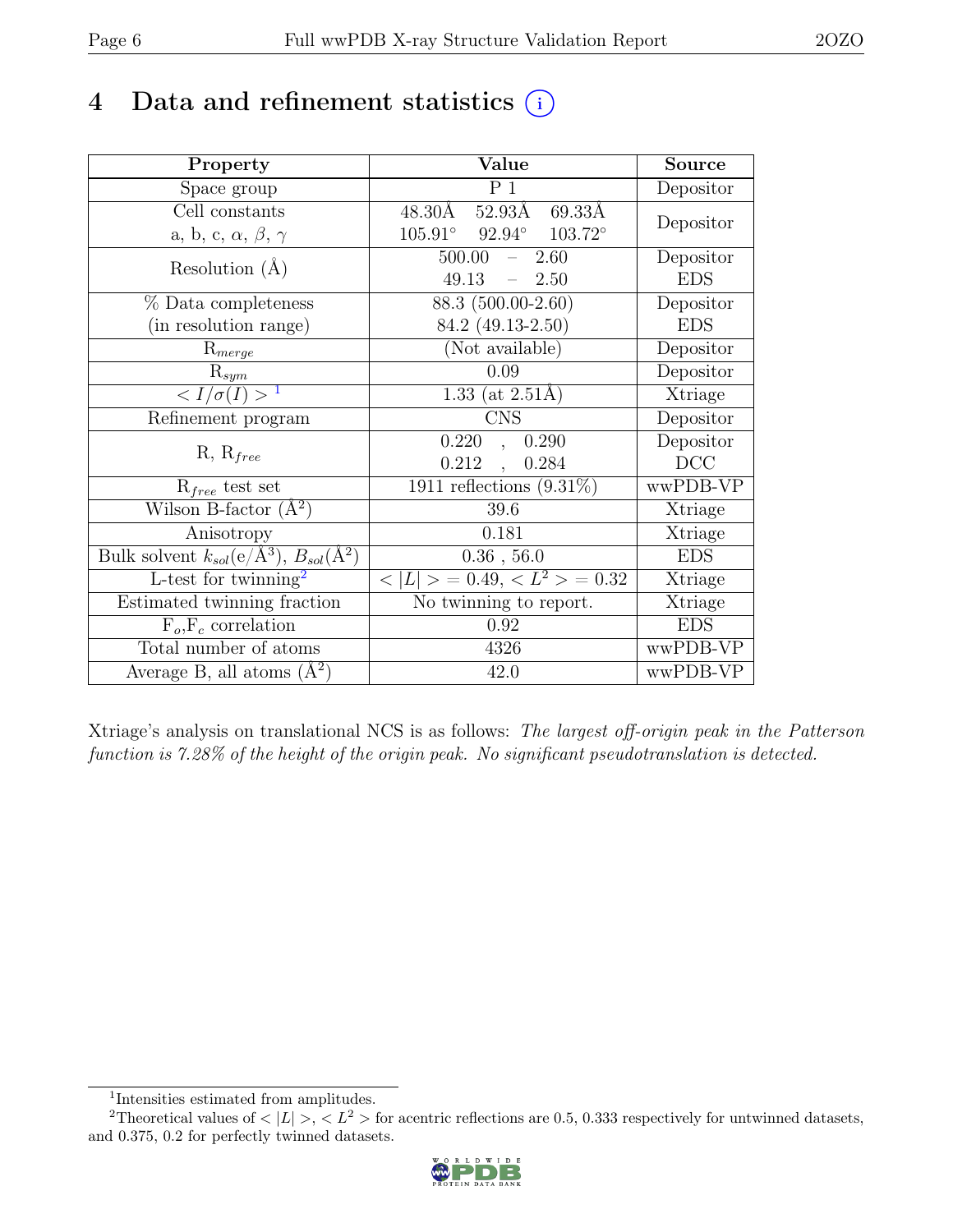# 5 Model quality  $(i)$

# 5.1 Standard geometry (i)

Bond lengths and bond angles in the following residue types are not validated in this section: MG, ANP

The Z score for a bond length (or angle) is the number of standard deviations the observed value is removed from the expected value. A bond length (or angle) with  $|Z| > 5$  is considered an outlier worth inspection. RMSZ is the root-mean-square of all Z scores of the bond lengths (or angles).

| Mol   Chain |      | Bond lengths         | Bond angles |                 |  |
|-------------|------|----------------------|-------------|-----------------|--|
|             |      | RMSZ $ #Z  > 5$ RMSZ |             | $\# Z  > 5$     |  |
|             | 0.42 | 0/4328               | 0.67        | $1/5855(0.0\%)$ |  |

There are no bond length outliers.

All (1) bond angle outliers are listed below:

|  |  |                             | $\mid$ Mol $\mid$ Chain $\mid$ Res $\mid$ Type $\mid$ Atoms $\mid$ Z $\mid$ Observed( <sup>o</sup> ) $\mid$ Ideal( <sup>o</sup> ) |              |
|--|--|-----------------------------|-----------------------------------------------------------------------------------------------------------------------------------|--------------|
|  |  | $326$   LYS   N-CA-C   5.01 | 124.54                                                                                                                            | $\pm 111.00$ |

There are no chirality outliers.

There are no planarity outliers.

### 5.2 Too-close contacts  $(i)$

In the following table, the Non-H and H(model) columns list the number of non-hydrogen atoms and hydrogen atoms in the chain respectively. The H(added) column lists the number of hydrogen atoms added and optimized by MolProbity. The Clashes column lists the number of clashes within the asymmetric unit, whereas Symm-Clashes lists symmetry-related clashes.

|  |      |      |     | Mol   Chain   Non-H   H(model)   H(added)   Clashes   Symm-Clashes |
|--|------|------|-----|--------------------------------------------------------------------|
|  | 4225 | 4104 | 232 |                                                                    |
|  |      |      |     |                                                                    |
|  |      |      |     |                                                                    |
|  |      |      |     |                                                                    |
|  | 396  |      | 233 |                                                                    |

The all-atom clashscore is defined as the number of clashes found per 1000 atoms (including hydrogen atoms). The all-atom clashscore for this structure is 28.

All (233) close contacts within the same asymmetric unit are listed below, sorted by their clash

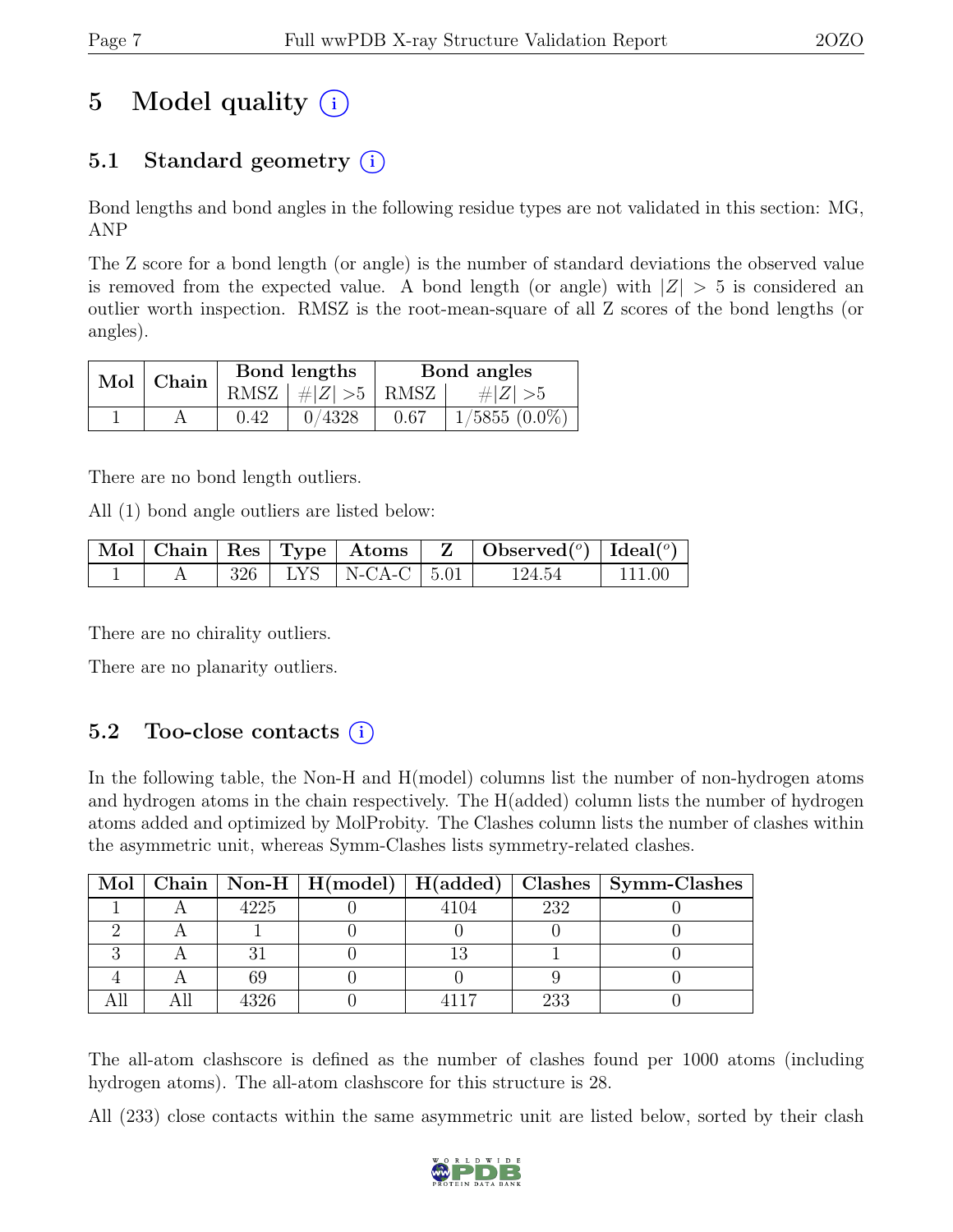magnitude.

| Atom-1             | Atom-2               | Interatomic      | Clash           |
|--------------------|----------------------|------------------|-----------------|
|                    |                      | distance $(\AA)$ | overlap $(\AA)$ |
| 1:A:430:ARG:HH12   | 1:A:562:PRO:HB2      | 1.17             | 1.08            |
| 1:A:604:VAL:HG23   | 1: A:605: GLU: H     | 1.19             | $1.05\,$        |
| 1:A:27:ALA:HB3     | 1:A:33:LEU:HD21      | 1.48             | 0.96            |
| 1:A:605:GLU:HB2    | 1:A:610:LEU:HD22     | 1.48             | 0.96            |
| 1:A:41:ARG:HH22    | 1:A:226:GLY:HA3      | 1.35             | 0.92            |
| 1:A:559:GLU:CD     | 1: A: 559: GLU: H    | 1.76             | 0.89            |
| 1:A:398:ILE:HD12   | 1:A:477:ILE:HB       | 1.56             | 0.87            |
| 1:A:230:ASP:HB2    | 1:A:234:GLN:HE22     | 1.38             | 0.86            |
| 1:A:471:ASN:C      | 1:A:471:ASN:HD22     | 1.79             | 0.86            |
| 1:A:170:ARG:CZ     | 1:A:190:ARG:HH22     | 1.91             | 0.84            |
| 1:A:485:ALA:HA     | 4:A:664:HOH:O        | 1.79             | 0.81            |
| 1: A:502: PRO:HD3  | 4:A:657:HOH:O        | 1.82             | 0.79            |
| 1:A:604:VAL:HG23   | 1: A:605: GLU: N     | 1.96             | 0.78            |
| 1:A:181:ALA:O      | 1: A: 186: LYS: HE2  | 1.82             | 0.78            |
| 1:A:63:ARG:HH11    | 1: A:63: ARG:HB3     | 1.49             | 0.77            |
| 1:A:321:ASP:OD1    | 1:A:323:GLU:HG2      | 1.85             | 0.77            |
| 1:A:430:ARG:NH1    | 1:A:562:PRO:HB2      | 1.97             | 0.76            |
| 1: A:502: PRO: C   | 1:A:503:LEU:HD22     | 2.07             | 0.75            |
| 1:A:97:ASN:HD21    | 1: A:99: ARG: HE     | 1.33             | 0.74            |
| 1: A:517: SER:H    | 1:A:520:SER:HB3      | 1.51             | 0.74            |
| 1:A:343:GLU:OE1    | 1:A:351:SER:HB2      | 1.87             | 0.73            |
| 1:A:450:LYS:O      | 1:A:454:GLU:HG2      | 1.87             | 0.73            |
| 1:A:41:ARG:HB3     | 1:A:41:ARG:NH1       | 2.06             | 0.71            |
| 1:A:398:ILE:CD1    | 1:A:477:ILE:HB       | 2.21             | 0.71            |
| 1: A:231:THR:OG1   | 1:A:234:GLN:HG3      | 1.91             | 0.70            |
| 1:A:314:VAL:HG12   | 1:A:319:PHE:CD1      | 2.26             | 0.70            |
| $1:A:354:$ GLN:HG3 | 1: A:416: MET:CE     | 2.23             | 0.68            |
| 1:A:479:ASP:HB3    | 1:A:482:LEU:HD11     | 1.74             | 0.68            |
| 1:A:318:PRO:HB3    | 4:A:632:HOH:O        | 1.92             | 0.68            |
| 1: A:611: GLU:C    | 1:A:613:ALA:H        | 1.97             | 0.68            |
| 1: A:610:LEU:C     | 1: A:612: VAL:H      | 1.98             | 0.67            |
| 1:A:450:LYS:HE3    | 1:A:587:LEU:HD12     | 1.77             | 0.67            |
| 1:A:552:ILE:HG23   | 1:A:557:ARG:HH12     | 1.58             | 0.67            |
| 1:A:314:VAL:HG13   | 1: A:474:TYR:CG      | 2.29             | 0.66            |
| 1: A:375:THR:CB    | 1: A: 380: THR: HG22 | 2.25             | 0.66            |
| 1:A:40:LEU:H       | 1:A:40:LEU:HD22      | 1.61             | 0.65            |
| 1:A:354:GLN:HG2    | 1: A: 355: GLY:N     | 2.11             | 0.65            |
| 1: A:220: LYS: HE3 | 1:A:230:ASP:OD2      | 1.95             | 0.65            |
| 1:A:170:ARG:HB2    | 1:A:170:ARG:HH11     | 1.62             | 0.65            |
| 1:A:342:ILE:N      | 1:A:342:ILE:HD12     | 2.11             | 0.64            |
| 1:A:577:ILE:HB     | 1:A:583:ARG:HG2      | 1.79             | 0.64            |

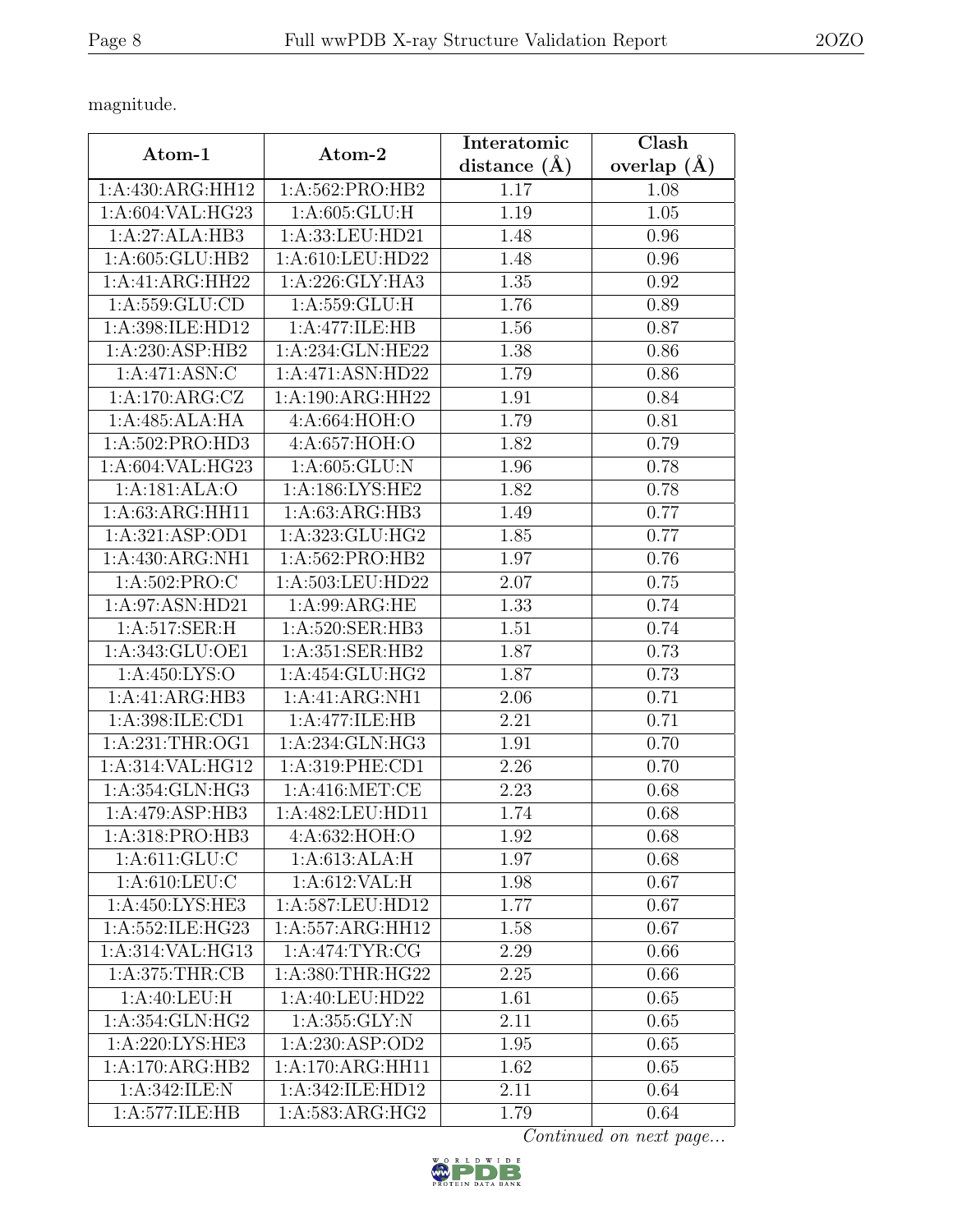| Continuea from previous page |                               | Interatomic    | Clash             |
|------------------------------|-------------------------------|----------------|-------------------|
| Atom-1                       | Atom-2                        | distance $(A)$ | overlap $(A)$     |
| 1:A:2:PRO:HB3                | 1:A:119:ARG:NH2               | 2.12           | 0.64              |
| 1:A:314:VAL:HG12             | 1:A:319:PHE:HD1               | 1.61           | 0.64              |
| 1: A:216: ASP:OD2            | 1:A:228:LYS:HE3               | 1.98           | 0.64              |
| 1:A:316:GLU:HB2              | 4:A:627:HOH:O                 | 1.97           | $0.\overline{64}$ |
| 1:A:330:LEU:HD22             | 1:A:404:VAL:HG12              | 1.79           | 0.64              |
| 1: A:611: GLU:C              | 1:A:613:ALA:N                 | 2.49           | 0.64              |
| 1:A:316:GLU:O                | 1:A:317:SER:HB2               | 1.97           | 0.63              |
| 1: A: 198: TYR: HE1          | 1: A:221:TYR:HE2              | 1.47           | 0.63              |
| 1:A:552:ILE:HG23             | 1:A:557:ARG:NH1               | 2.13           | 0.63              |
| 1: A:603: LYS:O              | 1:A:604:VAL:HG22              | 1.99           | 0.62              |
| 1:A:119:ARG:HD2              | 1:A:150:GLU:OE1               | 1.99           | 0.62              |
| 1:A:230:ASP:HB2              | 1:A:234:GLN:NE2               | 2.14           | 0.61              |
| 1: A: 169: THR: OG1          | 1:A:172:GLU:HG3               | 2.01           | 0.61              |
| 1:A:471:ASN:ND2              | 1:A:473:HIS:H                 | 1.98           | 0.60              |
| 1:A:333:LYS:HB2              | 1:A:336:ASN:HD22              | 1.67           | 0.60              |
| 1:A:349:PHE:CE1              | 1:A:482:LEU:HD13              | 2.37           | 0.59              |
| 1:A:441:LEU:O                | 1:A:445:VAL:HG23              | 2.03           | 0.59              |
| 1:A:97:ASN:ND2               | $1:A:99:ARG:\overline{HE}$    | 2.00           | 0.58              |
| 1:A:459:HIS:O                | 1:A:460:ARG:HB2               | 2.02           | 0.58              |
| 1:A:529:MET:HB3              | 1: A:572:MET:HE2              | 1.84           | 0.58              |
| 1:A:231:THR:N                | 1:A:234:GLN:HE21              | 2.02           | 0.58              |
| 1: A:460:ARG:HG2             | 1:A:516:PHE:CD2               | 2.39           | 0.58              |
| 1:A:471:ASN:C                | 1:A:471:ASN:ND2               | 2.52           | 0.58              |
| 1:A:27:ALA:CB                | 1:A:33:LEU:HD21               | 2.29           | 0.57              |
| 1:A:97:ASN:HD22              | 1: A:97: ASN:H                | 1.50           | 0.57              |
| 1:A:128:ARG:O                | 1:A:132:LYS:HA                | 2.03           | 0.57              |
| 1:A:328:LYS:HG3              | 1:A:328:LYS:O                 | 2.03           | 0.57              |
| 1:A:33:LEU:HA                | $1: A:100: LYS: \overline{O}$ | 2.03           | 0.57              |
| 1:A:223:ILE:CG2              | 1:A:235:LEU:HD21              | 2.34           | 0.57              |
| 1: A:369: LYS: NZ            | 1:A:479:ASP:OD1               | 2.37           | 0.57              |
| 1: A:518: SER:O              | 1:A:522:VAL:HG23              | 2.05           | 0.56              |
| 1: A:604: VAL:CG2            | 1: A:605: GLU: H              | 2.04           | 0.56              |
| 1:A:97:ASN:HD21              | $1:A:99:AR\overline{G:NE}$    | 2.02           | 0.56              |
| 1:A:517:SER:O                | 1:A:520:SER:HB3               | 2.04           | 0.56              |
| 1: A:48:LEU:HB2              | 1:A:61:ILE:HD11               | 1.87           | 0.55              |
| 1:A:362:LYS:HD2              | 1:A:364:ILE:HG22              | 1.89           | 0.55              |
| 1:A:41:ARG:HB3               | 1:A:41:ARG:HH11               | 1.71           | 0.55              |
| 1:A:350:GLY:HA2              | 1:A:371:LEU:HD23              | 1.88           | 0.55              |
| 1: A: 198: TYR: CE1          | 1:A:221:TYR:HE2               | 2.25           | 0.55              |
| 1: A:161: MET:HG3            | 1:A:163:TRP:CZ2               | 2.42           | 0.55              |
| $1:A:481:\overline{GLY:N}$   | 4:A:672:HOH:O                 | 2.39           | 0.55              |

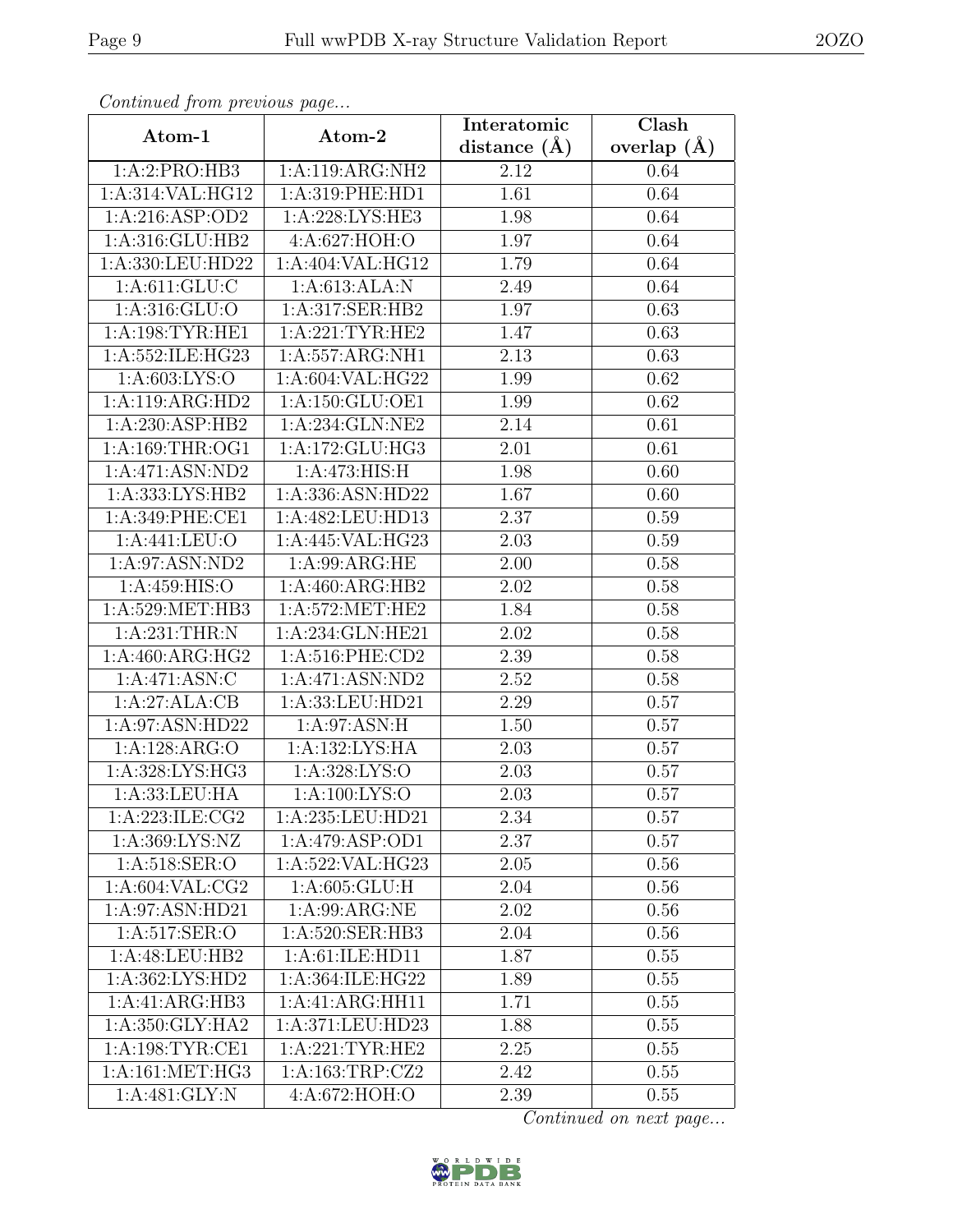| Continued from previous page |                   | Interatomic      | Clash           |
|------------------------------|-------------------|------------------|-----------------|
| Atom-1                       | Atom-2            | distance $(\AA)$ | overlap $(\AA)$ |
| 1:A:568:LEU:HD22             | 1: A:593: MET:CE  | 2.37             | 0.55            |
| 1: A:46: TYR:CE2             | 1: A:80: PRO:HG3  | 2.42             | 0.54            |
| 1:A:509:GLU:OE2              | 1: A:580:TRP:HB3  | 2.07             | 0.54            |
| 1:A:577:ILE:HG21             | 1:A:582:ASP:HB2   | 1.88             | 0.54            |
| 1:A:559:GLU:N                | 1: A:559: GLU:OE2 | 2.40             | 0.54            |
| 1: A:145: GLN: HG3           | 1:A:315:PHE:CZ    | 2.42             | 0.54            |
| 1:A:337:LEU:HD23             | 1:A:339:ILE:HD11  | 1.90             | 0.53            |
| 1: A:202:LEU:CD2             | 1: A:209:TYR:HB2  | 2.39             | 0.53            |
| 1:A:502:PRO:O                | 1:A:503:LEU:HD22  | 2.07             | 0.53            |
| 1:A:336:ASN:ND2              | 4:A:681:HOH:O     | 2.40             | 0.53            |
| 1:A:574:ASP:O                | 1:A:577:ILE:HG12  | 2.07             | 0.53            |
| 1: A:35:LEU: C               | 1:A:35:LEU:HD12   | 2.28             | 0.53            |
| 1: A:460: ARG:O              | 1:A:506:TYR:HE1   | 1.91             | 0.52            |
| 1:A:239:LEU:HB2              | 1:A:250:LEU:HD12  | 1.92             | 0.52            |
| 1:A:203:ILE:CD1              | 1:A:208:VAL:HG22  | 2.39             | 0.52            |
| 1:A:136:GLU:O                | 1:A:140:GLN:N     | 2.38             | 0.52            |
| 1: A:83:LEU: C               | 1:A:83:LEU:HD23   | 2.30             | 0.51            |
| 1:A:173:ALA:O                | 1:A:177:LEU:HG    | 2.10             | 0.51            |
| 1:A:314:VAL:HG13             | 1: A:474:TYR:CD1  | 2.45             | 0.51            |
| 1:A:334:ARG:HD3              | 1:A:407:ALA:CB    | 2.40             | 0.51            |
| 1:A:482:LEU:HD12             | 1:A:483:SER:N     | 2.26             | 0.51            |
| 1:A:322:PRO:HG2              | 1:A:402:ILE:CD1   | 2.40             | 0.51            |
| 1:A:97:ASN:HD22              | 1:A:97:ASN:N      | 2.08             | 0.51            |
| 1:A:440:GLU:HG3              | 1: A:597: TYR: CZ | 2.45             | 0.51            |
| 1: A: 559: GLU: CD           | 1:A:559:GLU:N     | $2.56\,$         | 0.51            |
| 1:A:188:LEU:O                | 1:A:189:LEU:HD12  | 2.09             | 0.51            |
| 1:A:41:ARG:HH12              | 1:A:227:THR:N     | 2.08             | 0.51            |
| 1: A:502: PRO:O              | 1:A:503:LEU:HD13  | 2.10             | 0.50            |
| $1:$ A:544:LYS:HG3           | 1: A:545: GLY:N   | 2.26             | 0.50            |
| 1: A:551: PHE:CE1            | 1:A:556:LYS:HB3   | 2.46             | 0.50            |
| 1:A:333:LYS:HB2              | 1:A:336:ASN:ND2   | 2.25             | 0.50            |
| 1:A:437:ASN:ND2              | 1:A:472:ARG:HH21  | 2.09             | 0.50            |
| 1: A:178: TYR: CZ            | 1:A:208:VAL:HG23  | 2.45             | 0.50            |
| 1:A:155:THR:HG22             | 1:A:155:THR:O     | 2.12             | 0.50            |
| 1:A:170:ARG:HB2              | 1:A:170:ARG:NH1   | 2.26             | 0.50            |
| 1:A:423:HIS:O                | 1:A:427:VAL:HG23  | 2.11             | 0.50            |
| 1: A:63: ARG:HB3             | 1: A:63: ARG:NH1  | 2.23             | 0.49            |
| 1:A:125:ASP:O                | 1:A:129:GLN:HB2   | 2.12             | 0.49            |
| 1: A: 134: GLU: HG3          | 1:A:135:GLY:N     | 2.27             | 0.49            |
| 1:A:146:ALA:HB3              | 1:A:147:PRO:HD3   | 1.95             | 0.49            |
| 1:A:434:PRO:HG2              | 1:A:437:ASN:HB2   | 1.94             | 0.49            |

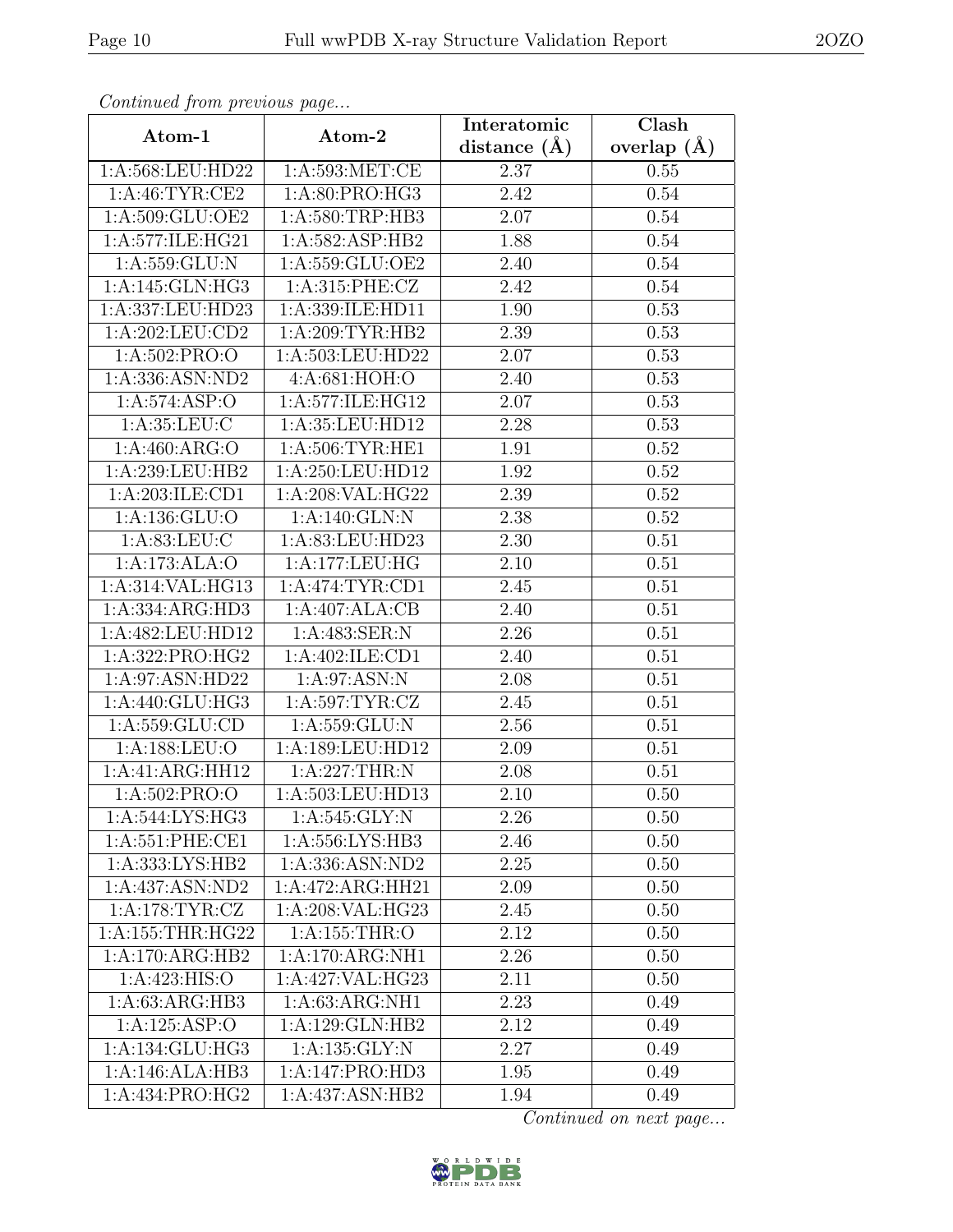| Continued from previous page        |                      | Interatomic    | Clash         |
|-------------------------------------|----------------------|----------------|---------------|
| Atom-1                              | Atom-2               | distance $(A)$ | overlap $(A)$ |
| 1:A:471:ASN:ND2                     | 1:A:473:HIS:N        | 2.60           | 0.49          |
| 1:A:128:ARG:NH1                     | 1:A:134:GLU:OE1      | 2.46           | 0.49          |
| 3:A:615:ANP:H5'1                    | 4:A:655:HOH:O        | 2.12           | 0.49          |
| 1:A:188:LEU:HD12                    | 1:A:188:LEU:C        | 2.33           | 0.49          |
| 1: A: 334: ARG: O                   | 1:A:334:ARG:HG3      | 2.11           | 0.49          |
| 1:A:354:GLN:HG3                     | 1: A:416: MET:HE1    | 1.95           | 0.49          |
| 1: A:28: GLY:O                      | 1:A:30:ALA:N         | 2.46           | 0.48          |
| 1:A:215:GLN:HG3                     | 1: A:219: GLY:O      | 2.14           | 0.48          |
| 1:A:127:VAL:HB                      | 1:A:138:LEU:HD11     | 1.95           | 0.48          |
| 1:A:134:GLU:HG3                     | 1: A: 135: GLY: H    | 1.77           | 0.48          |
| 1:A:602:SER:O                       | 1: A:604:VAL: N      | 2.41           | 0.48          |
| 1:A:369:LYS:HZ2                     | 1:A:479:ASP:CG       | 2.16           | 0.48          |
| 1:A:441:LEU:HD22                    | 1:A:475:ALA:HB2      | 1.95           | 0.48          |
| $1: A:610:LE\overline{U:C}$         | 1: A:612:VAL: N      | 2.66           | 0.48          |
| 1:A:332:LEU:HD21                    | 1:A:403:GLY:HA3      | 1.96           | 0.48          |
| 1: A:505:TRP: CZ2                   | 1:A:539:PRO:HG2      | 2.49           | 0.48          |
| 1: A:572: MET:O                     | 1: A: 575: CYS: HB2  | 2.14           | 0.47          |
| 1:A:425:PHE:CD2                     | 1:A:469:LEU:HD11     | 2.50           | 0.47          |
| 1:A:368:ILE:HD12                    | 1:A:368:ILE:N        | 2.30           | 0.47          |
| 1:A:544:LYS:O                       | 1:A:545:GLY:O        | 2.32           | 0.47          |
| 1:A:194:GLU:HB3                     | 1: A:197:THR:OG1     | 2.15           | 0.47          |
| 1:A:133:LEU:HD23                    | 1: A: 138: LEU: HA   | 1.95           | 0.47          |
| 1:A:376:GLU:O                       | 1:A:377:LYS:CB       | 2.63           | 0.47          |
| 1: A:544: LYS: HG3                  | 1: A:545: GLY: H     | 1.79           | 0.47          |
| 1: A:544: LYS: NZ                   | 4:A:657:HOH:O        | 2.48           | 0.47          |
| 1:A:239:LEU:HD13                    | 1:A:246:LEU:HD11     | 1.97           | 0.47          |
| 1: A:440: GLU:OE2                   | 1:A:473:HIS:HD2      | 1.98           | 0.47          |
| 1:A:460:ARG:HG3                     | 1:A:460:ARG:HH11     | 1.79           | 0.47          |
| 1:A:146:ALA:N                       | 1:A:147:PRO:CD       | 2.79           | 0.46          |
| 1: A: 188: LEU: C                   | 1: A: 189: LEU: HD12 | 2.36           | 0.46          |
| 1: A:544: LYS: CG                   | 1:A:545:GLY:N        | 2.77           | 0.46          |
| 1:A:108:LEU:HD12                    | 1:A:109:GLU:H        | 1.81           | 0.46          |
| 1: A:604:VAL: CG2                   | 1:A:605:GLU:N        | 2.69           | 0.46          |
| 1:A:577:ILE:O                       | 1:A:583:ARG:HD3      | 2.16           | 0.46          |
| 1: A:64: GLN:HB2                    | 1:A:66:ASN:OD1       | 2.16           | 0.46          |
| 1:A:223:ILE:HG22                    | 1:A:235:LEU:HD21     | 1.97           | 0.45          |
| 1: A:525: TYR:OH                    | 1: A:593: MET:HG3    | $2.15\,$       | 0.45          |
| $1:A:429:\overline{\text{LYS:HD3}}$ | 1:A:432:GLU:OE1      | 2.16           | 0.45          |
| 1:A:460:ARG:HG2                     | 1: A:516: PHE:HD2    | 1.81           | 0.45          |
| 1:A:568:LEU:HD22                    | 1:A:593:MET:HE1      | 1.98           | 0.45          |
| 1:A:505:TRP:HZ2                     | 1:A:531:GLU:CD       | 2.20           | 0.45          |

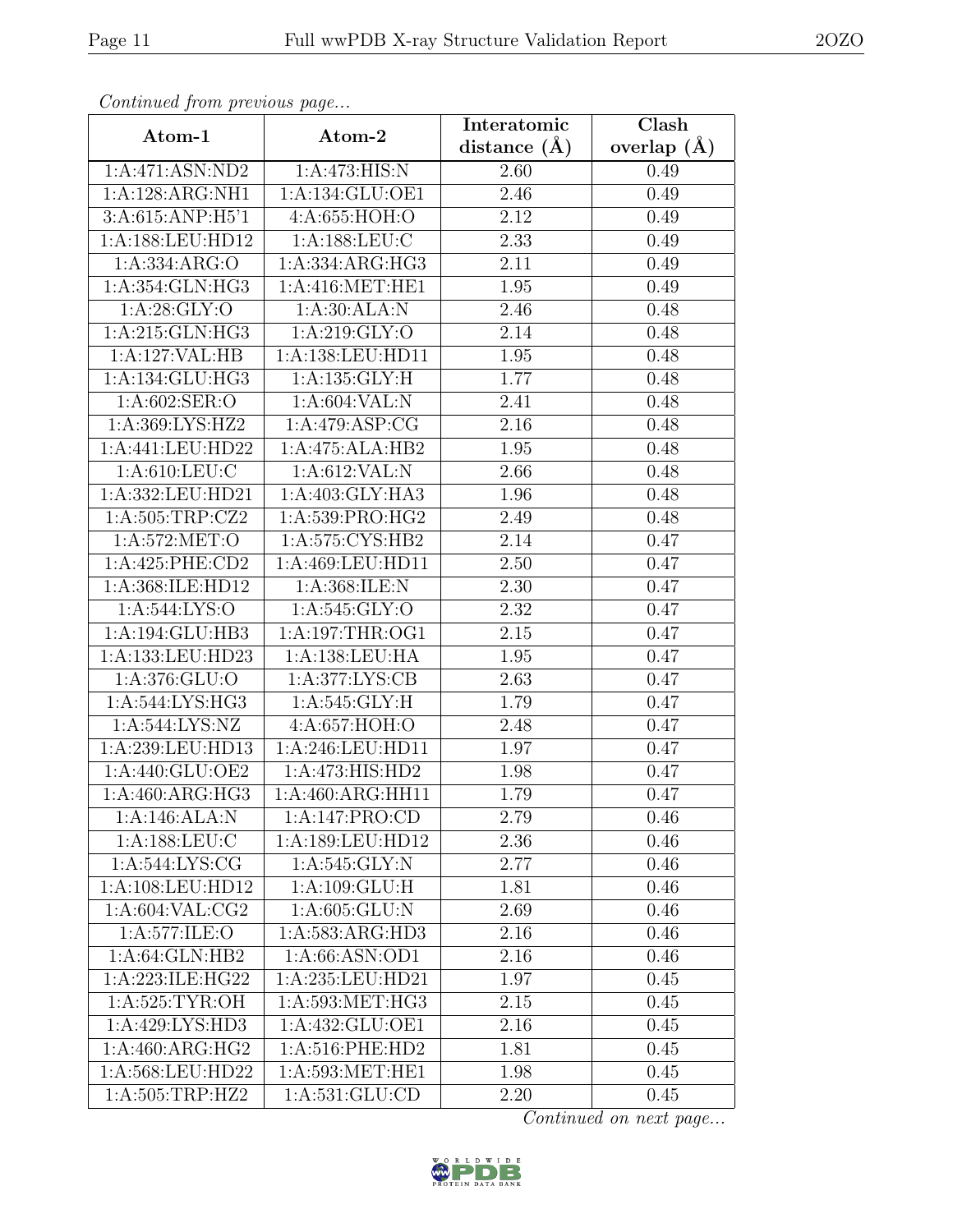| Continuea from previous page |                                                        | Interatomic    | $\overline{\text{Clash}}$ |
|------------------------------|--------------------------------------------------------|----------------|---------------------------|
| Atom-1                       | Atom-2                                                 | distance $(A)$ | overlap $(A)$             |
| 1:A:229:PHE:CD1              | 1:A:235:LEU:HG                                         | 2.52           | 0.44                      |
| 1:A:568:LEU:HD22             | 1:A:593:MET:HE2                                        | 1.99           | 0.44                      |
| 1:A:50:LEU:HD23              | 1:A:57:HIS:HB2                                         | 1.98           | 0.44                      |
| 1:A:338:LEU:HD12             | 1:A:338:LEU:HA                                         | 1.85           | 0.44                      |
| 1: A:164:TYR:HE2             | 1:A:166:SER:HG                                         | 1.63           | 0.44                      |
| 1:A:203:ILE:HD11             | 1:A:208:VAL:HG22                                       | 1.98           | 0.44                      |
| 1:A:462:LEU:HD23             | 1: A:525:TYR:N                                         | 2.33           | 0.44                      |
| 1:A:65:LEU:HD23              | 1: A:65:LEU:HA                                         | 1.75           | 0.44                      |
| $1:A:480:$ PHE:CD1           | 1:A:480:PHE:O                                          | 2.71           | 0.44                      |
| 1:A:41:ARG:HH12              | 1: A:226: GLY: C                                       | 2.21           | 0.44                      |
| 1:A:337:LEU:CD2              | 1:A:339:ILE:HD11                                       | 2.48           | 0.44                      |
| 1:A:440:GLU:HG3              | 1:A:597:TYR:OH                                         | 2.18           | 0.44                      |
| 1:A:70:ALA:HB2               | 1:A:76:ALA:HA                                          | 1.99           | 0.43                      |
| 1:A:175:ARG:O                | 1:A:175:ARG:HD3                                        | 2.18           | 0.43                      |
| 1: A:607: GLY:O              | 1:A:608:SER:OG                                         | 2.26           | 0.43                      |
| 1:A:119:ARG:HD3              | 4:A:662:HOH:O                                          | 2.18           | 0.43                      |
| 1:A:450:LYS:HE3              | 1:A:587:LEU:CD1                                        | 2.47           | 0.43                      |
| 1:A:231:THR:N                | 1:A:234:GLN:NE2                                        | 2.67           | 0.43                      |
| 1:A:322:PRO:HG2              | 1:A:402:ILE:HD12                                       | 2.00           | 0.43                      |
| 1:A:40:LEU:H                 | 1: A:40: LEU:CD2                                       | 2.30           | 0.43                      |
| 1:A:146:ALA:O                | 1:A:150:GLU:HG3                                        | 2.18           | 0.43                      |
| 1:A:354:GLN:HG2              | 1: A: 355: GLY: H                                      | 1.80           | 0.43                      |
| 1:A:95:PRO:O                 | 1:A:96:CYS:HB3                                         | 2.19           | 0.43                      |
| 1:A:143:ILE:HB               | 1:A:447:MET:HE1                                        | 2.01           | 0.43                      |
| 1:A:399:VAL:HG21             | 1:A:478:SER:HB3                                        | 2.00           | 0.43                      |
| 1:A:519:ARG:NH1              | 1:A:581:GLU:HA                                         | 2.34           | 0.43                      |
| 1:A:523:TRP:O                | 1:A:527:VAL:HG23                                       | 2.19           | 0.43                      |
| 1:A:519:ARG:HH12             | 1:A:581:GLU:HA                                         | 1.81           | 0.43                      |
| 1: A:529: MET:CB             | $1: A:572: \overline{\text{MET}:HE2}$                  | 2.48           | 0.43                      |
| 1:A:202:LEU:HD23             | 1:A:209:TYR:HB2                                        | 1.99           | 0.43                      |
| 1:A:324:GLU:O                | 1: A:325: LEU: CB                                      | 2.67           | 0.42                      |
| 1: A:341: ASP: N             | 1:A:342:ILE:HD12                                       | 2.33           | 0.42                      |
| 1: A:34:PHE:HA               | 1:A:49:SER:O                                           | 2.19           | 0.42                      |
| 1:A:41:ARG:HH22              | 1: A:226: GLY:CA                                       | 2.19           | 0.42                      |
| 1:A:453:GLU:HG3              | 1: A:518: SER: CB                                      | 2.48           | 0.42                      |
| 1: A:607: GLY:N              | 1:A:610:LEU:HD21                                       | 2.34           | 0.42                      |
| 1:A:321:ASP:OD1              | 1:A:322:PRO:N                                          | 2.53           | 0.42                      |
| 1: A:540: TYR: CE2           | 1:A:558:MET:HG3                                        | 2.55           | 0.42                      |
| 1:A:177:LEU:HB3              | 1:A:203:ILE:HD11                                       | 2.01           | 0.42                      |
| 1:A:551:PHE:CZ               | 1:A:556:LYS:HB3                                        | 2.55           | 0.42                      |
| 1:A:40:LEU:HD22              | $1:A:40:\overline{\textrm{LEU}}:\overline{\textrm{N}}$ | 2.31           | 0.42                      |

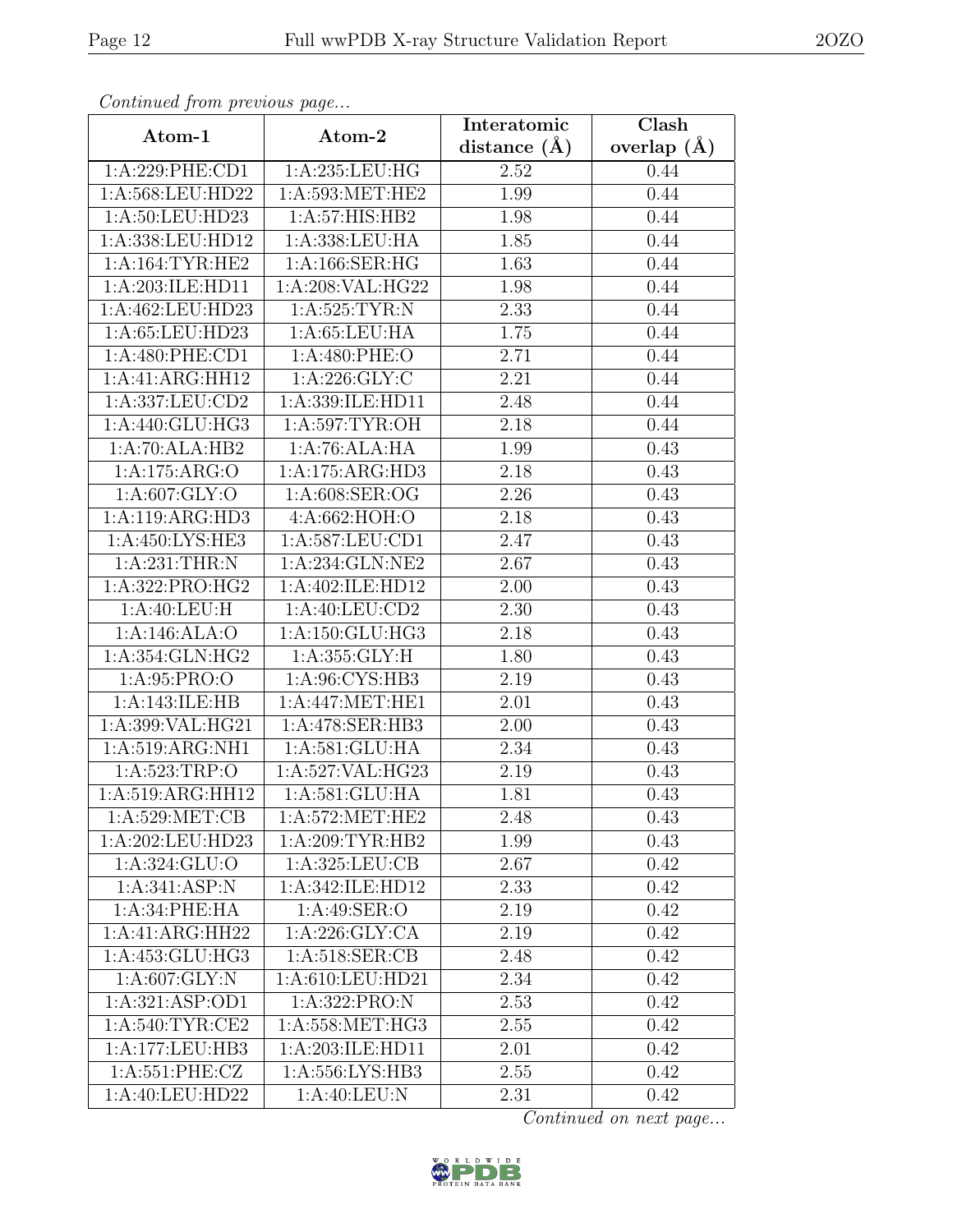| $\cdots$ $\cdots$ $\cdots$ | $\mathbf{r} \cdot \mathbf{y}$              | Interatomic    | $\overline{\text{Clash}}$ |
|----------------------------|--------------------------------------------|----------------|---------------------------|
| Atom-1                     | Atom-2                                     | distance $(A)$ | overlap $(\AA)$           |
| 1:A:370:VAL:O              | 1: A:371:LEU:O                             | 2.38           | 0.42                      |
| 1:A:612:VAL:HG12           | 1: A:612:VAL:O                             | 2.19           | 0.42                      |
| 1:A:391:HIS:HE1            | 1:A:402:ILE:O                              | 2.03           | 0.42                      |
| 1: A:445: VAL:O            | $1:A:449:\overline{\text{MET}}:\text{HG2}$ | 2.19           | 0.42                      |
| 1:A:31:ASP:HA              | $1: A:51:VAL:$ <sup>O</sup>                | 2.20           | 0.42                      |
| 1: A: 198: TYR: CE1        | 1:A:221:TYR:CE2                            | 3.07           | 0.42                      |
| 1:A:579:LYS:HB2            | 1:A:582:ASP:OD1                            | 2.20           | 0.42                      |
| 1:A:314:VAL:HG12           | 1: A:314: VAL:O                            | 2.19           | 0.41                      |
| 1:A:202:LEU:HD21           | 1:A:209:TYR:HB2                            | 2.01           | 0.41                      |
| 1:A:437:ASN:HD22           | 1:A:472:ARG:HH21                           | 1.69           | 0.41                      |
| 1:A:533:LEU:HD23           | 1:A:533:LEU:HA                             | 1.84           | 0.41                      |
| 1:A:314:VAL:HG13           | 1: A:474:TYR:CD2                           | 2.56           | 0.41                      |
| 1:A:77:HIS:HE1             | 1: A:86:PHE:CG                             | 2.38           | 0.41                      |
| 1:A:203:ILE:HD13           | 1:A:208:VAL:HG22                           | 2.03           | 0.41                      |
| 1:A:212:LEU:HD12           | 1:A:213:ILE:N                              | 2.36           | 0.41                      |
| 1:A:561:PRO:HA             | 1:A:562:PRO:HD3                            | 1.98           | 0.41                      |
| 1:A:187:PHE:CD1            | 1:A:187:PHE:C                              | 2.94           | 0.41                      |
| 1:A:141:ALA:HB1            | 1:A:315:PHE:CE2                            | 2.56           | 0.41                      |
| 1:A:344:LEU:HD11           | 1:A:354:GLN:HB2                            | 2.02           | 0.41                      |
| 1:A:145:GLN:O              | 1:A:149:VAL:HG23                           | 2.21           | 0.41                      |
| 1:A:192:ARG:NH1            | 1:A:192:ARG:HB3                            | 2.35           | 0.41                      |
| $1: A:586:$ PHE:HA         | 1: A:589: VAL: HB                          | 2.03           | 0.41                      |
| 1:A:239:LEU:HB2            | 1:A:250:LEU:CD1                            | 2.51           | 0.40                      |
| 1:A:565:PRO:HB2            | 1:A:567:GLU:OE2                            | 2.21           | 0.40                      |
| 1:A:11:PHE:CZ              | 1:A:13:GLY:HA2                             | 2.55           | 0.40                      |
| 1:A:239:LEU:HA             | 1:A:242:LYS:O                              | 2.21           | 0.40                      |
| 1:A:342:ILE:N              | 1: A:342: ILE: CD1                         | 2.79           | 0.40                      |
| 1: A:449: MET:SD           | 1:A:477:ILE:HD13                           | 2.61           | 0.40                      |

There are no symmetry-related clashes.

### 5.3 Torsion angles  $(i)$

#### 5.3.1 Protein backbone (i)

In the following table, the Percentiles column shows the percent Ramachandran outliers of the chain as a percentile score with respect to all X-ray entries followed by that with respect to entries of similar resolution.

The Analysed column shows the number of residues for which the backbone conformation was analysed, and the total number of residues.

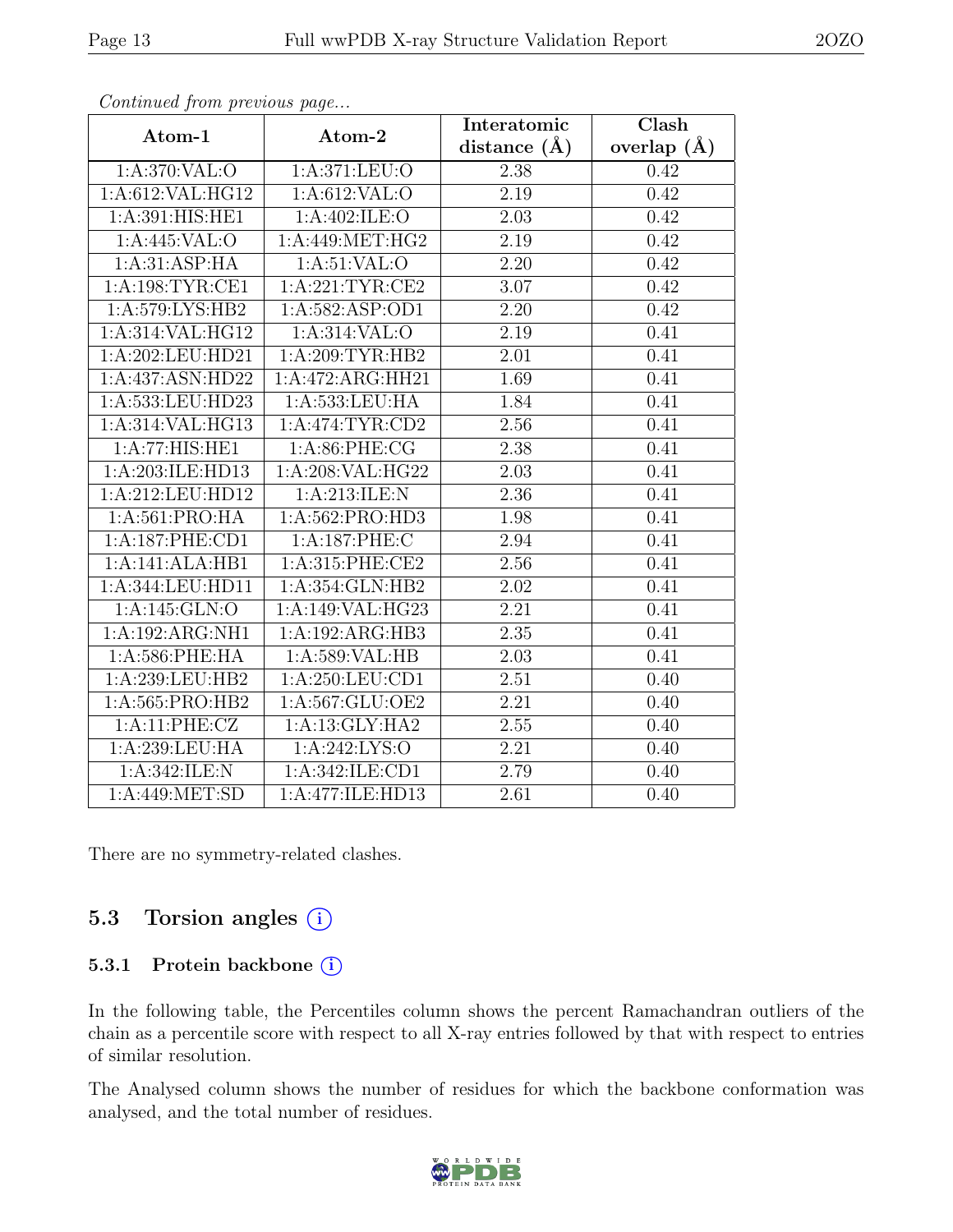| $\mid$ Mol $\mid$ Chain $\mid$ | ' Analysed                                           |  | Favoured   Allowed   Outliers   Percentiles |
|--------------------------------|------------------------------------------------------|--|---------------------------------------------|
|                                | $539/613$ (88\%)   469 (87\%)   53 (10\%)   17 (3\%) |  | $\boxed{4}$ 6                               |

All (17) Ramachandran outliers are listed below:

| Mol            | Chain          | Res | Type                    |
|----------------|----------------|-----|-------------------------|
| $\mathbf 1$    | A              | 29  | <b>MET</b>              |
| $\mathbf{1}$   | $\overline{A}$ | 325 | <b>LEU</b>              |
| $\mathbf{1}$   | $\overline{A}$ | 327 | ĀSP                     |
| $\mathbf{1}$   | $\overline{A}$ | 373 | $\overline{\text{GLN}}$ |
| $\overline{1}$ | $\overline{A}$ | 377 | <b>LYS</b>              |
| $\overline{1}$ | $\overline{A}$ | 603 | <b>LYS</b>              |
| $\mathbf{1}$   | $\overline{A}$ | 92  | <b>ASP</b>              |
| $\mathbf{1}$   | $\overline{A}$ | 349 | PHE                     |
| $\mathbf{1}$   | $\overline{A}$ | 350 | <b>GLY</b>              |
| $\overline{1}$ | $\overline{A}$ | 371 | LEU                     |
| $\mathbf{1}$   | $\overline{A}$ | 545 | $\overline{\text{GLY}}$ |
| $\mathbf{1}$   | $\overline{A}$ | 604 | <b>VAL</b>              |
| $\overline{1}$ | $\overline{A}$ | 318 | <b>PRO</b>              |
| $\mathbf 1$    | $\overline{A}$ | 544 | <b>LYS</b>              |
| 1              | $\overline{A}$ | 612 | VAL                     |
| $\mathbf 1$    | $\overline{A}$ | 106 | SER                     |
| 1              | A              | 580 | TRP                     |

#### 5.3.2 Protein sidechains (i)

In the following table, the Percentiles column shows the percent sidechain outliers of the chain as a percentile score with respect to all X-ray entries followed by that with respect to entries of similar resolution.

The Analysed column shows the number of residues for which the sidechain conformation was analysed, and the total number of residues.

| $\mid$ Mol $\mid$ Chain | Analysed                                 |  | Rotameric   Outliers   Percentiles |
|-------------------------|------------------------------------------|--|------------------------------------|
|                         | $430/519$ (83\%)   404 (94\%)   26 (6\%) |  | 19   39                            |

All (26) residues with a non-rotameric sidechain are listed below:

| Mol | Chain | Res | <b>Type</b> |
|-----|-------|-----|-------------|
|     |       | 19  | GLU         |
|     |       | 63  | $\rm{ARG}$  |
|     |       | 97  | <b>ASN</b>  |
|     |       | 175 | $\rm{ARG}$  |

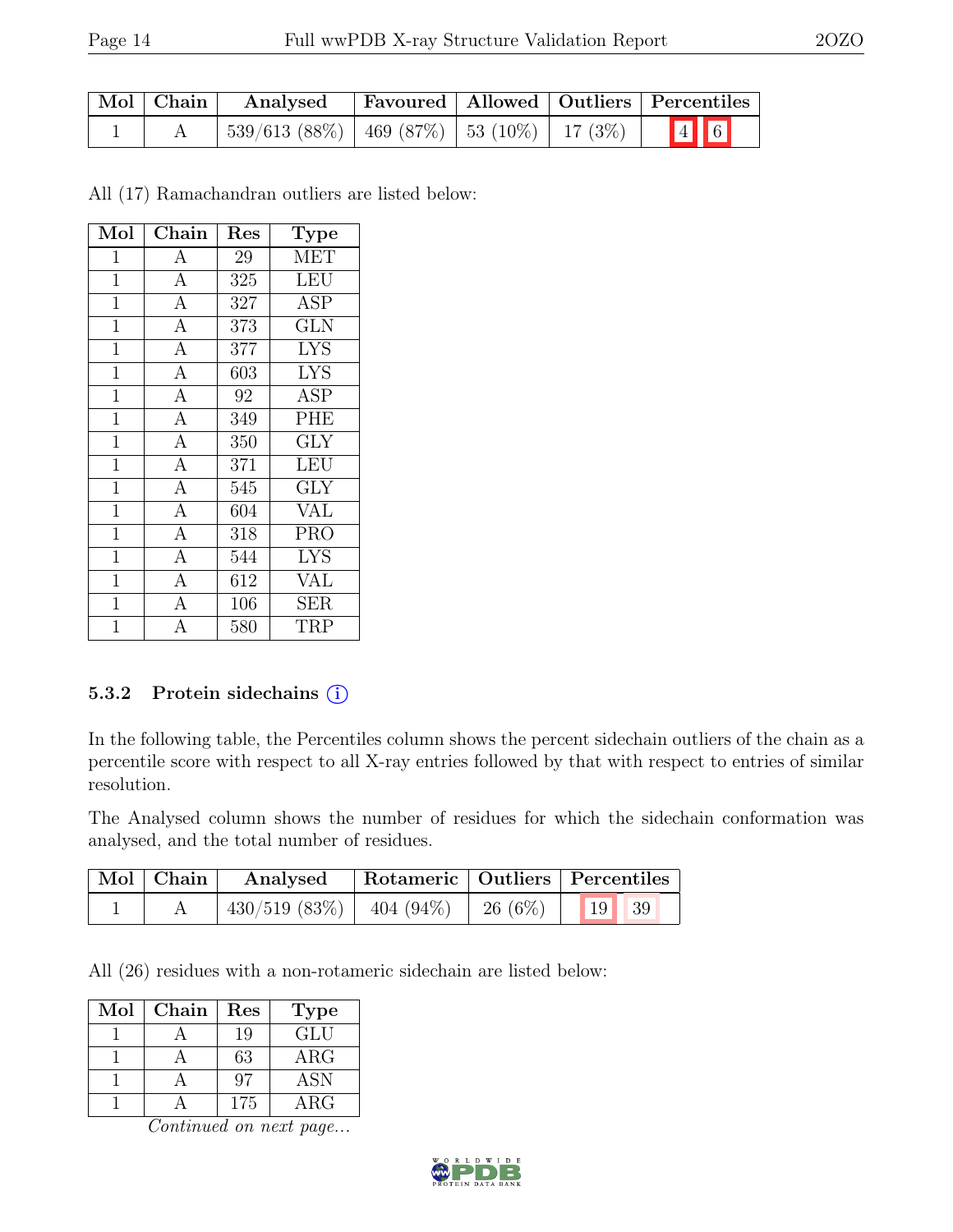| Mol            | $\overline{\text{Chain}}$ | Res              | contenuou from procesus pago<br>Type |
|----------------|---------------------------|------------------|--------------------------------------|
| $\mathbf{1}$   | $\overline{A}$            | 198              | <b>TYR</b>                           |
| $\mathbf{1}$   | $\overline{A}$            | 200              | <b>LEU</b>                           |
| $\overline{1}$ | $\overline{A}$            | 202              | <b>LEU</b>                           |
| $\overline{1}$ | $\overline{A}$            | 235              | LEU                                  |
| $\mathbf{1}$   | $\overline{A}$            | 240              | $\overline{\text{L} \text{YS}}$      |
| $\mathbf{1}$   | $\overline{A}$            | 249              | <b>CYS</b>                           |
| $\mathbf{1}$   | $\overline{A}$            | 313              | <b>SER</b>                           |
| $\overline{1}$ | $\overline{A}$            | $\overline{315}$ | PHE                                  |
| $\mathbf{1}$   | $\overline{A}$            | 318              | <b>PRO</b>                           |
| $\mathbf{1}$   | $\overline{A}$            | 320              | <b>SER</b>                           |
| $\overline{1}$ | $\overline{A}$            | 330              | <b>LEU</b>                           |
| $\mathbf{1}$   | $\overline{A}$            | 381              | $\overline{\mathrm{GLU}}$            |
| $\overline{1}$ | $\overline{A}$            | 471              | <b>ASN</b>                           |
| $\mathbf{1}$   | $\overline{A}$            | 514              | $\rm{ARG}$                           |
| $\mathbf{1}$   | $\overline{A}$            | 537              | $\overline{\text{GLN}}$              |
| $\overline{1}$ | $\overline{A}$            | 544              | <b>LYS</b>                           |
| $\mathbf{1}$   | $\overline{A}$            | 559              | GLU                                  |
| $\mathbf{1}$   | $\overline{A}$            | 567              | GLU                                  |
| $\mathbf{1}$   | $\overline{A}$            | 582              | <b>ASP</b>                           |
| $\mathbf{1}$   | $\overline{A}$            | 593              | <b>MET</b>                           |
| $\mathbf{1}$   | $\overline{A}$            | 605              | <b>GLU</b>                           |
| $\overline{1}$ | $\overline{\rm A}$        | 610              | LEU                                  |

Sometimes sidechains can be flipped to improve hydrogen bonding and reduce clashes. All (13) such sidechains are listed below:

| Mol            | Chain | Res | <b>Type</b> |
|----------------|-------|-----|-------------|
| $\mathbf{1}$   | A     | 77  | <b>HIS</b>  |
| $\mathbf{1}$   | А     | 97  | <b>ASN</b>  |
| $\mathbf{1}$   | А     | 129 | GLN         |
| $\mathbf{1}$   | А     | 140 | <b>GLN</b>  |
| $\mathbf 1$    | А     | 234 | GLN         |
| $\overline{1}$ | A     | 256 | <b>ASN</b>  |
| $\mathbf{1}$   | А     | 336 | <b>ASN</b>  |
| $\overline{1}$ | А     | 354 | <b>GLN</b>  |
| $\overline{1}$ | A     | 391 | <b>HIS</b>  |
| $\mathbf{1}$   | А     | 395 | <b>ASN</b>  |
| $\overline{1}$ | А     | 437 | <b>ASN</b>  |
| $\overline{1}$ | А     | 471 | <b>ASN</b>  |
| 1              | А     | 473 | HIS         |

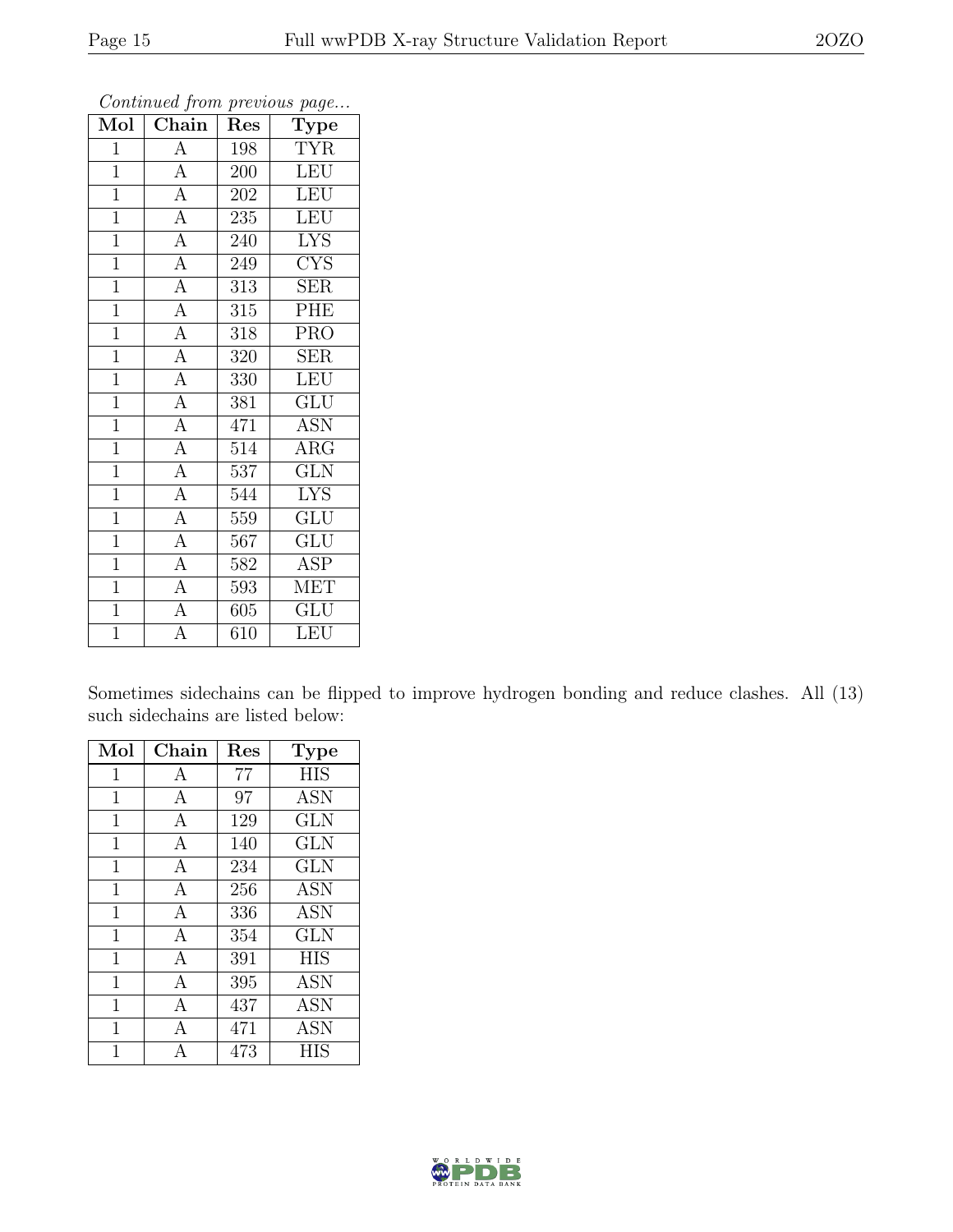#### 5.3.3 RNA  $(i)$

There are no RNA molecules in this entry.

### 5.4 Non-standard residues in protein, DNA, RNA chains (i)

There are no non-standard protein/DNA/RNA residues in this entry.

### 5.5 Carbohydrates (i)

There are no monosaccharides in this entry.

### 5.6 Ligand geometry  $(i)$

Of 2 ligands modelled in this entry, 1 is monoatomic - leaving 1 for Mogul analysis.

In the following table, the Counts columns list the number of bonds (or angles) for which Mogul statistics could be retrieved, the number of bonds (or angles) that are observed in the model and the number of bonds (or angles) that are defined in the Chemical Component Dictionary. The Link column lists molecule types, if any, to which the group is linked. The Z score for a bond length (or angle) is the number of standard deviations the observed value is removed from the expected value. A bond length (or angle) with  $|Z| > 2$  is considered an outlier worth inspection. RMSZ is the root-mean-square of all Z scores of the bond lengths (or angles).

| Mol<br>Type |     | $ $ Chain $ $ Res |     |  |            | Link |                              | Bond lengths |                            | Bond angles |  |
|-------------|-----|-------------------|-----|--|------------|------|------------------------------|--------------|----------------------------|-------------|--|
|             |     |                   |     |  | Counts     |      | RMSZ   # Z  > 2              |              | Counts   RMSZ $ \#Z  > 2$  |             |  |
|             | ANP |                   | 615 |  | 29, 33, 33 | 1.64 | $\frac{8(27\%)}{1.31,52,52}$ | 1.80         | $\mid$ $6 \ (19\%) \ \mid$ |             |  |

In the following table, the Chirals column lists the number of chiral outliers, the number of chiral centers analysed, the number of these observed in the model and the number defined in the Chemical Component Dictionary. Similar counts are reported in the Torsion and Rings columns. '-' means no outliers of that kind were identified.

|     |  | Mol   Type   Chain   Res   Link   Chirals | Torsions               | $\mathbf{Rings}$ |
|-----|--|-------------------------------------------|------------------------|------------------|
| ANP |  |                                           | $4/14/38/38$   0/3/3/3 |                  |

All (8) bond length outliers are listed below:

| Mol |     |      | $\mid$ Chain $\mid$ Res $\mid$ Type $\mid$ Atoms | $\mathbf{Z}$ | Observed( $\AA$ )   Ideal( $\AA$ ) |       |
|-----|-----|------|--------------------------------------------------|--------------|------------------------------------|-------|
|     | 615 | ANP. | $ $ PB-O3A                                       | $-3.36$      | .54                                | . .59 |
|     | 615 |      | $ANP$   PG-O1G                                   | 3.19         | 1.51                               | 1.46  |
|     |     | ANP  | $C4-N3$                                          | 2.96         |                                    |       |

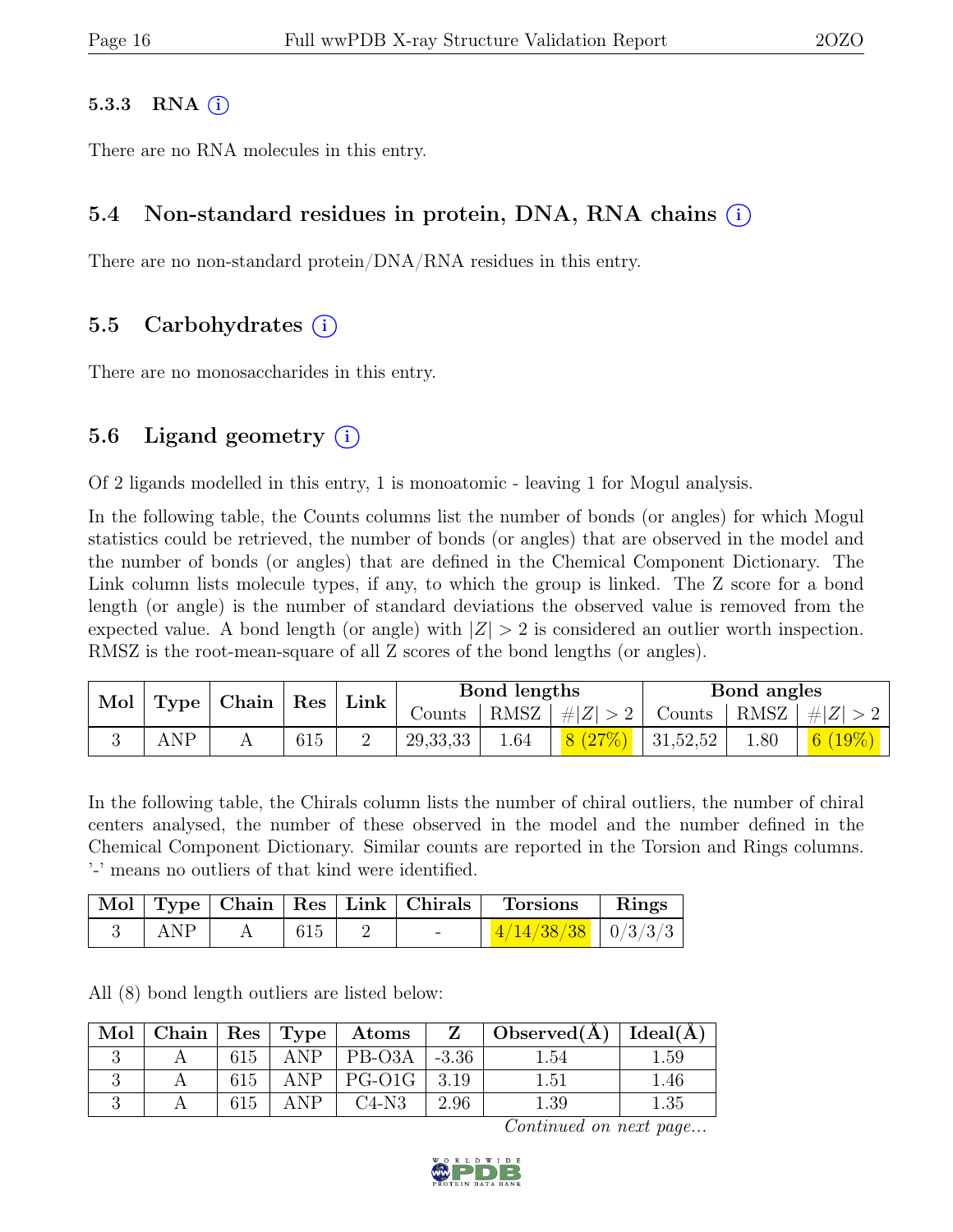| Mol           | $\mid$ Chain $\mid$ | $\operatorname{Res}$ | $ $ Type $ $ | $\boldsymbol{\mathrm{Atoms}}$ | Z       | Observed $(A)$ | Ideal(A) |
|---------------|---------------------|----------------------|--------------|-------------------------------|---------|----------------|----------|
| $\mathcal{Q}$ |                     | 615                  | <b>ANP</b>   | $PB-O2B$                      | $-2.83$ | 1.49           | 1.56     |
| $\mathbf{Q}$  |                     | 615                  | ANP          | $O4'$ -C1'                    | 2.72    | 1.44           | 1.41     |
| $\mathbf{Q}$  |                     | 615                  |              | $ANP$   PG-O3G                | $-2.69$ | 1.49           | 1.56     |
| 2             |                     | 615                  | ANP          | $PG-O2G$                      | $-2.23$ | 1.50           | 1.56     |
| $\Omega$      |                     | 615                  | ANP          | $C2-N3$                       | 2.16    | 1.35           | 1.32     |

All (6) bond angle outliers are listed below:

| Mol | Chain | Res | Type | Atoms         |         | Observed $(^\circ)$ | Ideal <sup>(o)</sup> |
|-----|-------|-----|------|---------------|---------|---------------------|----------------------|
| 3   |       | 615 | ANP  | $C3'-C2'-C1'$ | 5.11    | 108.67              | 100.98               |
| 3   |       | 615 | ANP  | $O1G-PG-NSB$  | $-4.38$ | 105.32              | 111.77               |
| 3   |       | 615 | ANP  | $O2B-PB-O1B$  | 3.83    | 117.96              | 109.92               |
| 3   |       | 615 | ANP  | O1B-PB-N3B    | $-2.39$ | 108.24              | 111.77               |
| 3   |       | 615 | ANP  | PA-O3A-PB     | 2.36    | 140.93              | 132.62               |
| 3   |       | 615 | ANP  | O3A-PB-N3B    | $-2.21$ | 100.47              | 106.59               |

There are no chirality outliers.

All (4) torsion outliers are listed below:

| Mol           | Chain | Res | Type       | Atoms         |
|---------------|-------|-----|------------|---------------|
| -3            |       | 615 | <b>ANP</b> | PB-N3B-PG-O1G |
| 3             |       | 615 | <b>ANP</b> | PB-O3A-PA-O1A |
| 3             |       | 615 | ANP        | PG-N3B-PB-O1B |
| $\mathcal{R}$ |       | 615 | <b>ANP</b> | PB-O3A-PA-O5' |

There are no ring outliers.

1 monomer is involved in 1 short contact:

|  |             | Mol   Chain   Res   Type   Clashes   Symm-Clashes |
|--|-------------|---------------------------------------------------|
|  | $615$   ANP |                                                   |

The following is a two-dimensional graphical depiction of Mogul quality analysis of bond lengths, bond angles, torsion angles, and ring geometry for all instances of the Ligand of Interest. In addition, ligands with molecular weight > 250 and outliers as shown on the validation Tables will also be included. For torsion angles, if less then 5% of the Mogul distribution of torsion angles is within 10 degrees of the torsion angle in question, then that torsion angle is considered an outlier. Any bond that is central to one or more torsion angles identified as an outlier by Mogul will be highlighted in the graph. For rings, the root-mean-square deviation (RMSD) between the ring in question and similar rings identified by Mogul is calculated over all ring torsion angles. If the average RMSD is greater than 60 degrees and the minimal RMSD between the ring in question and any Mogul-identified rings is also greater than 60 degrees, then that ring is considered an outlier.

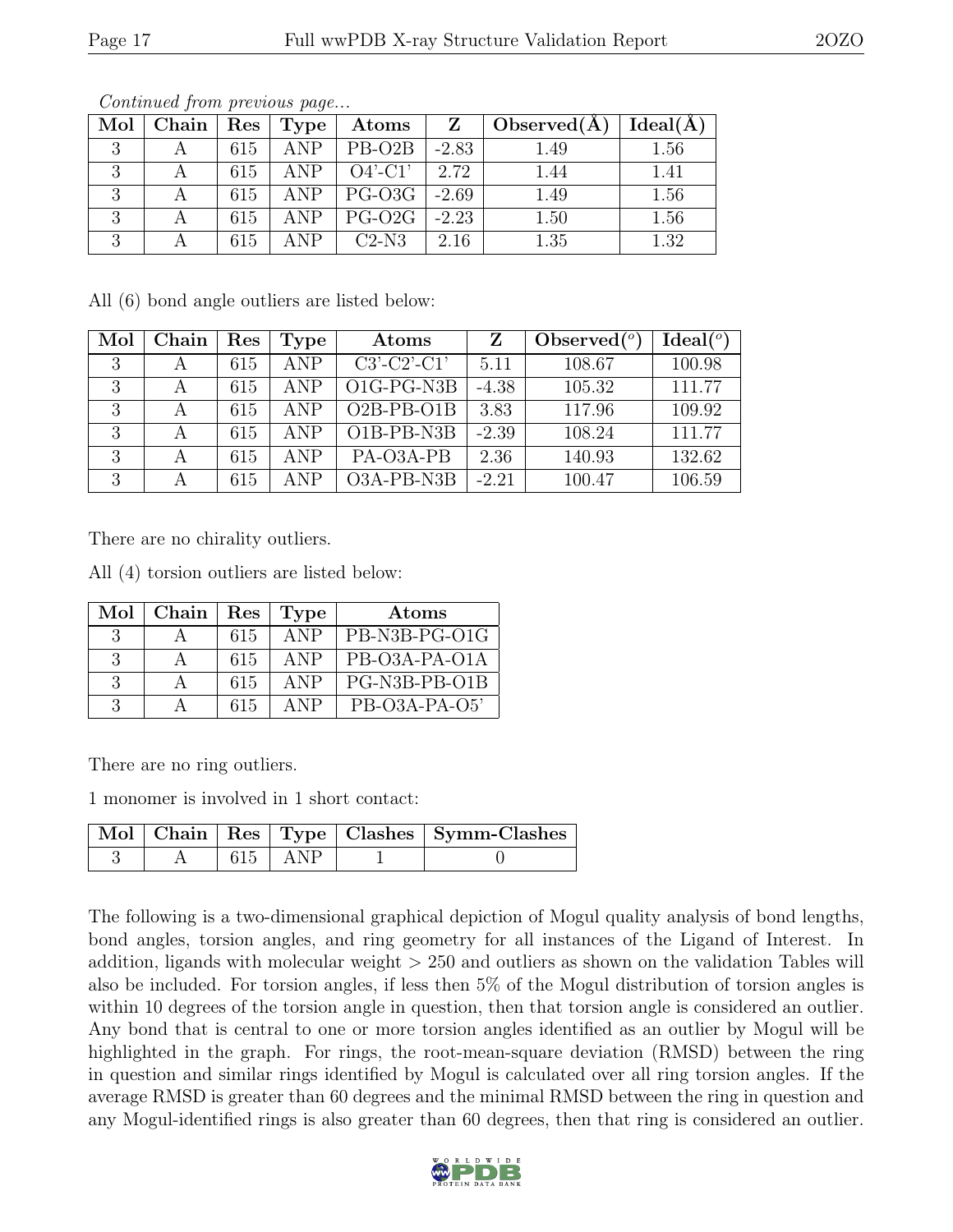The outliers are highlighted in purple. The color gray indicates Mogul did not find sufficient equivalents in the CSD to analyse the geometry.



# 5.7 Other polymers (i)

There are no such residues in this entry.

### 5.8 Polymer linkage issues (i)

There are no chain breaks in this entry.

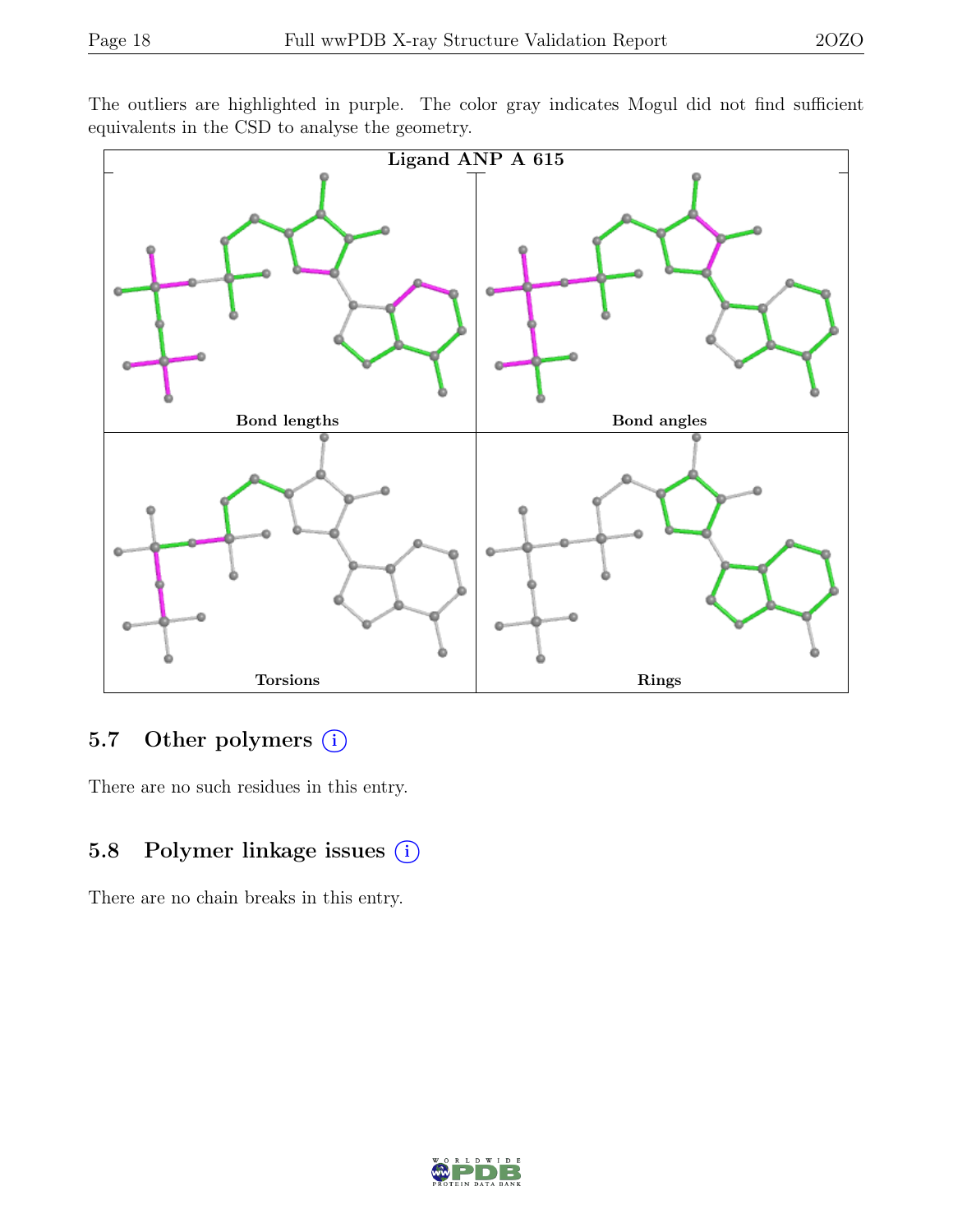# 6 Fit of model and data  $(i)$

# 6.1 Protein, DNA and RNA chains  $(i)$

In the following table, the column labelled  $#RSRZ>2$  contains the number (and percentage) of RSRZ outliers, followed by percent RSRZ outliers for the chain as percentile scores relative to all X-ray entries and entries of similar resolution. The OWAB column contains the minimum, median,  $95<sup>th</sup>$  percentile and maximum values of the occupancy-weighted average B-factor per residue. The column labelled 'Q< 0.9' lists the number of (and percentage) of residues with an average occupancy less than 0.9.

| $\mid$ Mol $\mid$ Chain | Analysed         | $ \langle \mathrm{RSRZ} \rangle$ | $\rm \#RSRZ{>}2$ | $\mid$ OWAB(Å <sup>2</sup> ) $\mid$ Q<0.9 $\mid$ |  |
|-------------------------|------------------|----------------------------------|------------------|--------------------------------------------------|--|
|                         | $545/613~(88\%)$ | $-0.10$                          |                  | $\vert$ 3 (0%) 89 88 18, 42, 66, 79              |  |

All (3) RSRZ outliers are listed below:

| Mol |     |            | Chain   $\text{Res}$   $\text{Type}$   $\text{RSRZ}$ |
|-----|-----|------------|------------------------------------------------------|
|     | 613 | ALA        | 2.5                                                  |
|     |     | <b>PRO</b> | 2.4                                                  |
|     | 349 | PHE        | 2.3                                                  |

### 6.2 Non-standard residues in protein, DNA, RNA chains (i)

There are no non-standard protein/DNA/RNA residues in this entry.

### 6.3 Carbohydrates  $(i)$

There are no monosaccharides in this entry.

## 6.4 Ligands  $(i)$

In the following table, the Atoms column lists the number of modelled atoms in the group and the number defined in the chemical component dictionary. The B-factors column lists the minimum, median,  $95<sup>th</sup>$  percentile and maximum values of B factors of atoms in the group. The column labelled 'Q< 0.9' lists the number of atoms with occupancy less than 0.9.

| Mol |     |     |       |          |      | Type   Chain   Res   Atoms   RSCC   RSR   B-factors $(\AA^2)$   Q<0.9 |  |
|-----|-----|-----|-------|----------|------|-----------------------------------------------------------------------|--|
|     | ANP | 615 | 31/31 | 0.95     | 0.14 | 27, 37, 48, 52                                                        |  |
|     | ΜG  | 614 |       | $0.98\,$ | 0.10 | 28, 28, 28, 28                                                        |  |

The following is a graphical depiction of the model fit to experimental electron density of all instances of the Ligand of Interest. In addition, ligands with molecular weight > 250 and outliers